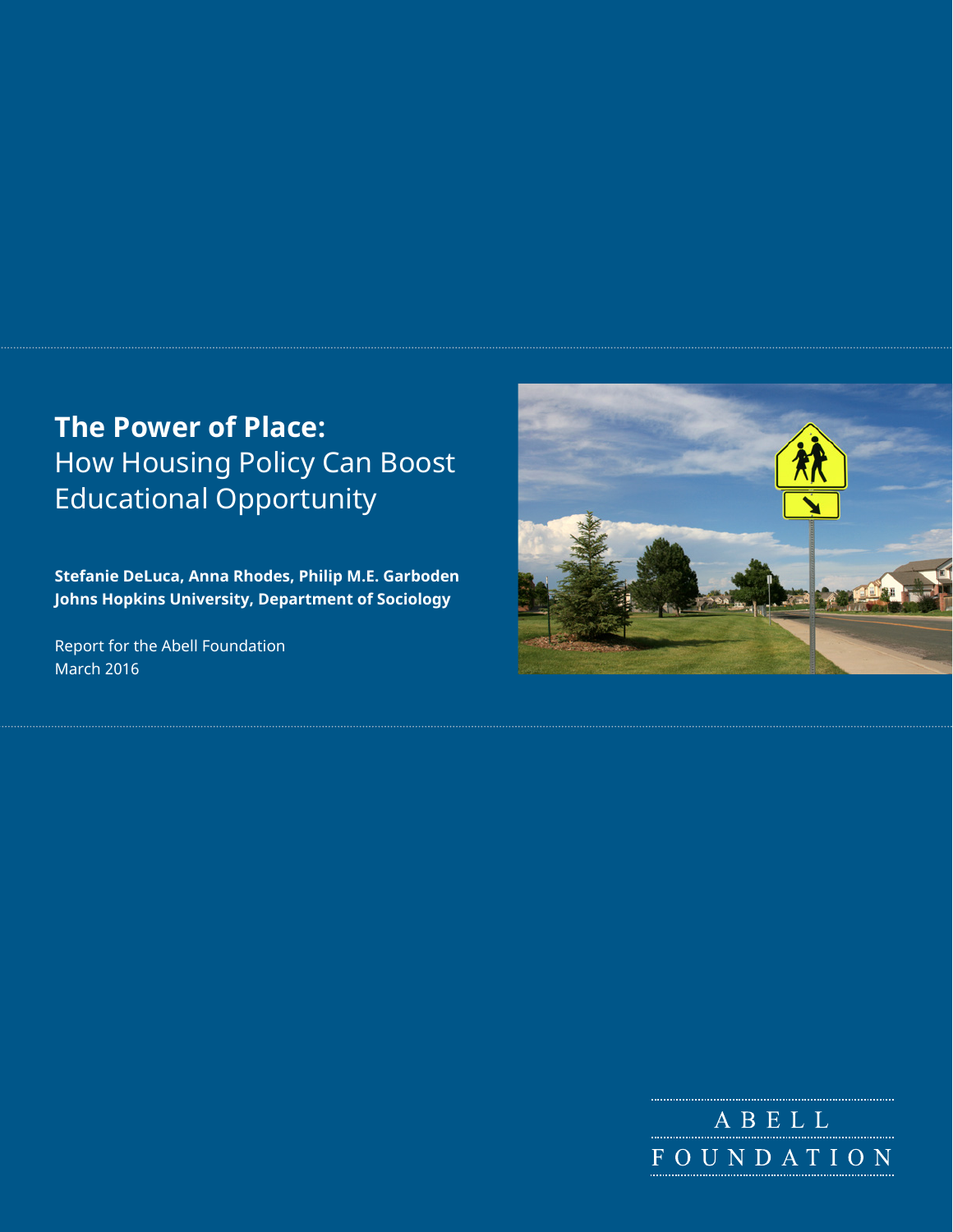# Foreword

In 1995, a group of public housing residents in Baltimore City filed a federal class action lawsuit charging the Housing Authority of Baltimore City and the Department of Housing and Urban Development (HUD) with violating the Fair Housing Act of 1968. Isolated in public housing developments surrounded by violence, without access to quality schools and employment opportunities, these residents claimed housing officials violated the law by confining public housing to segregated, high-poverty communities. Judge Marvin J. Garbis found HUD liable for "its failure to adequately consider a regional approach to the desegregation of public housing," and, in powerful language, stated that "Baltimore City should not be viewed as an island reservation for… all of the poor of a contiguous region."

To remedy the historical legacy of isolation of public housing residents from opportunities, the parties to the lawsuit agreed to create the Baltimore Housing Mobility Program (BHMP). Administered by the non-profit Baltimore Regional Housing Partnership, BHMP provides vouchers to eligible Baltimore City public housing residents, provides counseling services, and facilitates their moves to racially and economically diverse, resource-rich neighborhoods in the surrounding counties. By moving out of concentrated poverty, these families — and their children — have a meaningful opportunity to break the intergenerational cycle of poverty that cripples our low-income citizens and our cities.

That opportunity has now been thoroughly documented. In spring 2015, Raj Chetty and his colleagues at Harvard published a study showing the long-term effects of Moving to Opportunity (MTO), a federal housing mobility program from the 1990s. They found that children whose families moved to lowpoverty areas when they were under 13 had higher earnings, marriage rates, and college attendance in their 20s than those who were not given a voucher. These durable, long-term effects were found despite the fact that the vast majority of children whose families moved through the MTO program continued to attend high-poverty schools in large urban school districts even after moving.

The results you will read in these pages suggest even greater promise. In contrast to the children who moved with MTO, most children whose families moved with the assistance of the BHMP have had the opportunity to attend high-performing, low-poverty schools in suburban school districts. Children who move with the program at younger ages demonstrate statistically significant improvements in math and reading scores — gaining 6 and 10 percentile points respectively by middle school. It is important to underscore that these academic improvements are not due to any *academic* intervention but to a purely *housing* intervention. As those academic benefits accrue — alongside the health benefits documented in other studies — the longer-term outcomes will likely be even more impressive than what Chetty and his colleagues found with MTO.

The Abell Foundation has long supported a wide range of strategies to address the complex and interrelated challenges of poverty in Baltimore City. Working with partners in government and the community, Abell has funded efforts to improve Baltimore City Public Schools, increase access to good jobs in the city, and develop healthy housing and communities. These commitments to our city are unwavering. At the same time, the Foundation is committed to ensuring that the residents of Baltimore City are not confined to neighborhoods still steeped in concentrated poverty and that they receive full access to meaningful opportunities under the law.

The Abell Foundation is proud to support the Baltimore Housing Mobility Program and the work of Johns Hopkins University sociologist Stefanie DeLuca.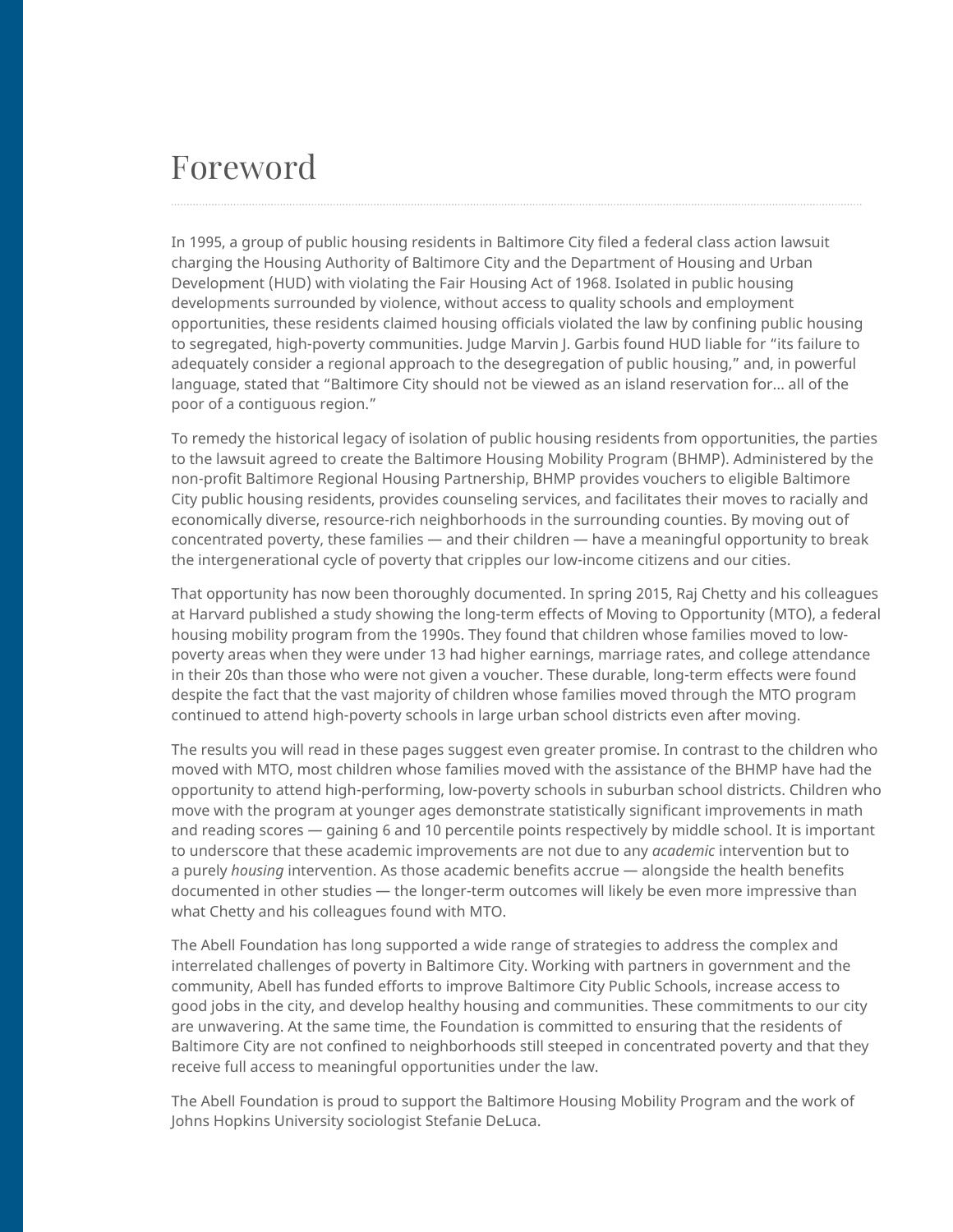### Executive Summary

For decades, Baltimore's poorest African American children have been channeled into racially and economically segregated neighborhoods with low-performing schools. Financial constraints and scarce affordable housing in more affluent communities have made it very difficult for poor families to access higher quality educational opportunities for their children.1 With such durable neighborhood and school inequality, interrupting the cycle of intergenerational disadvantage is a difficult challenge. But housing policy may help families overcome barriers to residential mobility and move to lower poverty, more racially integrated neighborhoods with higher performing schools. In this report, we describe early findings from a housing voucher program in Baltimore — the Baltimore Housing Mobility Program (BHMP) — that has helped over 3,000 low-income African American families escape disadvantaged neighborhoods and move into opportunity rich communities and school districts throughout the metropolitan region. We find that after moving with the program, children attended significantly higher performing schools and made gains in their academic achievement.

#### **The Baltimore Housing Mobility Program**

The Baltimore Housing Mobility Program is a housing voucher intervention established in 2003 as part of the legal remedy from the *Thompson et al v. HUD* fair housing court case. The BHMP vouchers serve as desegregative housing opportunities, replacing high-rise family public housing originally built on a segregated basis and maintained for a virtually all-black occupancy until demolished in the mid to late 1990s. The program was created to provide eligible low-income families with a housing subsidy and counseling support that assists them with residential moves to lower poverty and more racially integrated neighborhoods across the Baltimore metropolitan area. This report details findings for the earliest

implementation of the BHMP, examining a total of 1,423 families with school-aged children who participated in the program from its beginning in 2003 through 2012. After 2012, a second phase of the program was launched through a final settlement of the case, which will expand the program by about 400 vouchers per year through 2018.

#### **Neighborhood and School Change**

The BHMP helped families relocate to radically different neighborhoods, with much lower poverty rates and lower levels of racial segregation. Before moving, families lived in neighborhoods that were, on average, 32 percent poor and just over 78 percent African American. After moving with the program, families lived in neighborhoods with a mean poverty rate of just 8 percent and 22 percent African American residents. These neighborhood changes were durable — seven years after receiving their voucher most BHMP families continued to live in lower poverty and more racially integrated neighborhoods compared to where they lived before moving with the program. These residential moves were also accompanied by significant improvements in children's school contexts. The vast majority of students were attending schools in the Baltimore City school district prior to moving with the BHMP. After receiving their voucher and moving to new neighborhoods, nearly three-quarters of the BHMP students were enrolled in suburban county school districts. Prior to relocation, BHMP students were attending schools that were 89 percent African American on average, even more racially segregated than their neighborhoods. After they moved, they attended more racially diverse schools, with 51 percent African American peers.2 Similarly, the percentage of their school peers eligible for free or reduced lunch dropped from 78 percent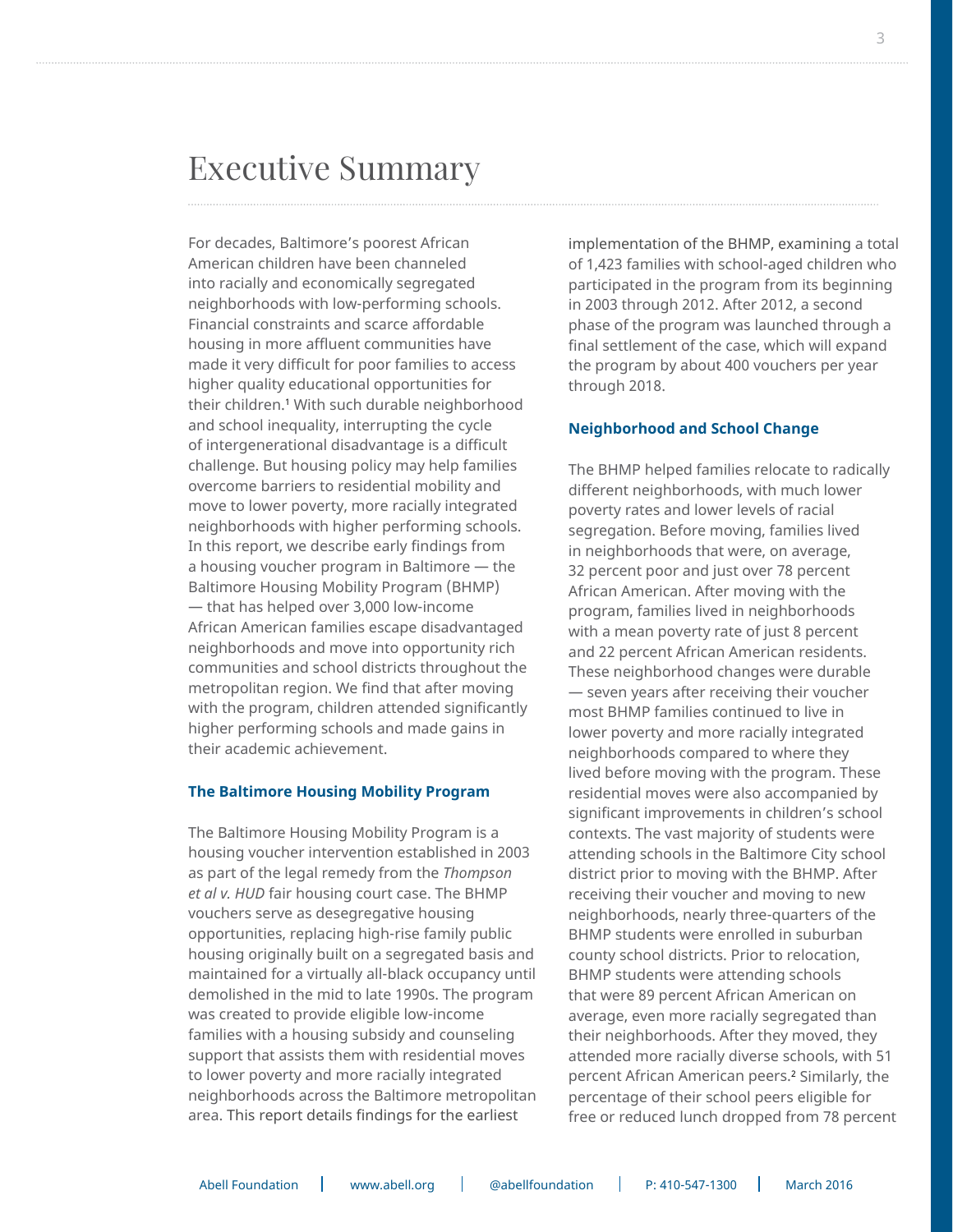to 48 percent after the move. Students also attended schools with a higher percentage of classmates, on average, testing proficient or advanced on the Maryland School Assessment. Before the move students attended schools with just 51 percent of their classmates scoring at least proficient, but this jumped to 74 percent after moving with the BHMP.

#### **Changes in Academic Performance**

Our findings show that within five years of voucher receipt students participating in this housing program — which does not incorporate any direct educational intervention — began performing better on standardized tests than they would have in the absence of the program. Without any explicit educational resources as part of the program, the BHMP showed dividends in students' learning. Students faced an initial period of adjustment as they gained their footing in their new neighborhood and in the academic and social context of their new school. This is reflected in a dip in students' math scores in the first year after moving with the BHMP. However, their scores almost completely rebounded by their second year in the program, and students showed steady learning gains over time as they remained in the program. Within five years students showed statistically significant improvement in their test scores.

#### **Implications and Future Research**

Although the Baltimore Housing Mobility Program is unique to the Baltimore metropolitan area, the Housing Choice Voucher program serves over 2 million households across the United States. The findings from the BHMP demonstrate that housing voucher programs can successfully assist families with moves into low-poverty and more racially diverse neighborhoods with higher performing schools, and indicate that this type of residential mobility can boost children's academic performance.

Implementing programs similar to the BHMP will require the removal of administrative barriers that limit families' access to lowpoverty neighborhoods and high-quality school districts, such as restrictive rent payment standards. Additionally, voucher programs need to invest in housing counseling throughout program participation as well as outreach for landlords in low-poverty neighborhoods.

With respect to existing mobility programs, one avenue for further policy improvement is education counseling and supportive strategies for parents to help their children transition to new schools. These should include briefings to provide parents with information about educational resources and programs available at their children's schools.

Overall, the BHMP provides an example of how housing voucher policies can be implemented to provide families with access to lower poverty neighborhoods with higher performing schools. Through these types of residential moves, not only are children spending time in safer and more racially and economically integrated neighborhoods, but access to higher performing and more diverse school contexts leads to improvements in children's test score performance.

Although this report can only shed light on a single measure of student academic success — their test scores — the improvement we observe likely reflects additional positive gains in other academic, social, and non-cognitive domains which support school achievement, and may also yield long-term educational and social benefits.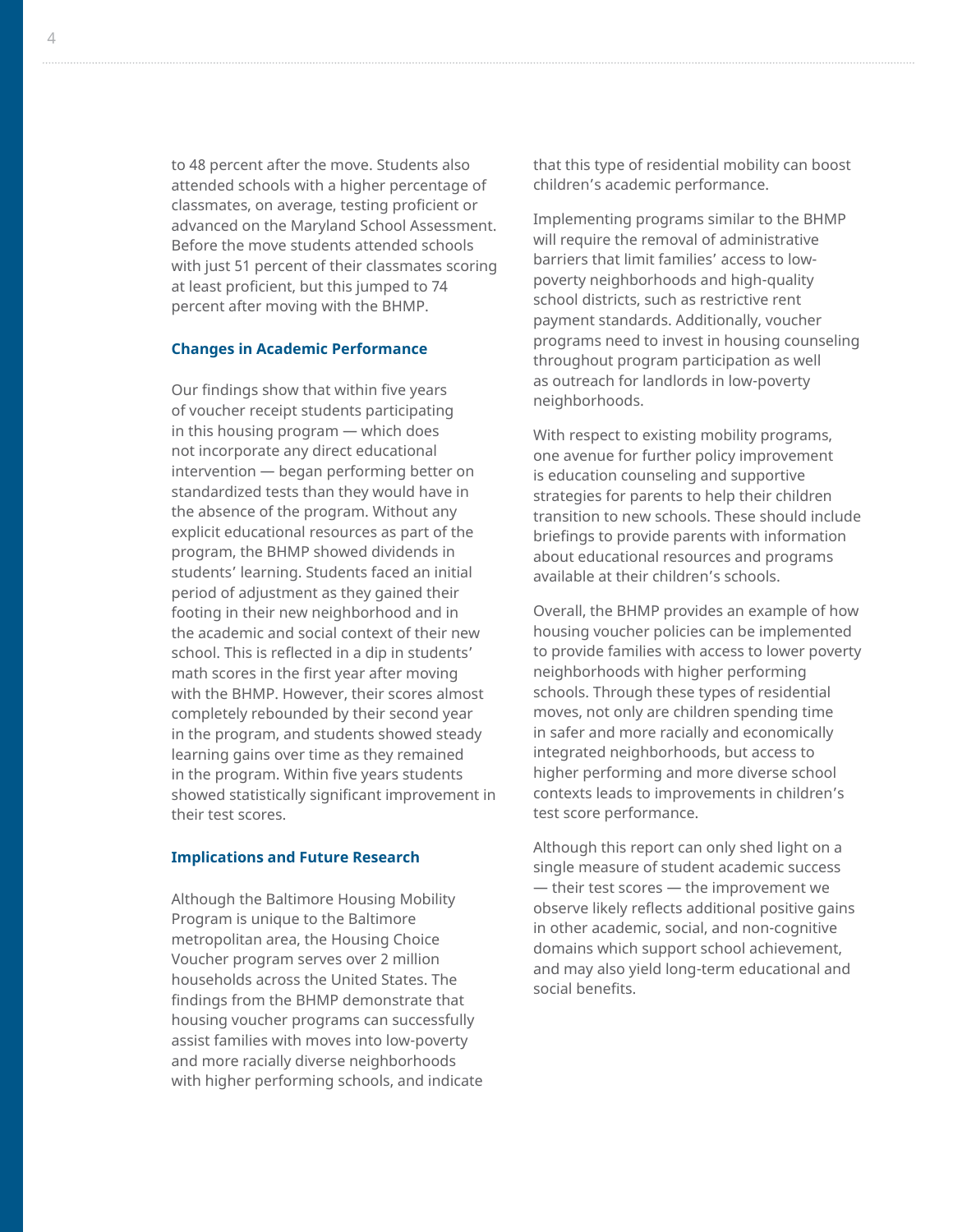# The Power of Place: How Housing Policy Can Boost Educational Opportunity

#### **Introduction**

After declining in the 1990s, concentrated neighborhood poverty in the United States increased in the 2000s, accelerating during the Great Recession.3 This increase in concentrated disadvantage has serious implications for child and family well-being — decades of research have shown that growing up in these neighborhoods is harmful for children, who must not only attend low performing schools, but also withstand the stress of living close to violence and disorder.4 These factors hamper poor children's educational achievement, limiting their future prospects and perpetuating intergenerational poverty.

Baltimore City provides a particularly stark example of these national trends, recently cited as the toughest place for young children to escape poverty.5 Decades of discriminatory housing policy, disinvestment and population loss have created pockets of concentrated poverty and racial segregation in Baltimore City. Many of the city's families and children struggle to thrive in the face of crime, poor housing quality and financial hardship. However, this neighborhood disadvantage is matched, if not exceeded, by the city's school disadvantage. Many children in Baltimore experience schools with limited resources, hypersegregation, and high rates of student poverty; these academic environments make it difficult for even the brightest and most motivated students to reach their academic potential.

Unfortunately, for many low-income families it is nearly impossible to move out of highpoverty and racially segregated neighborhoods and schools. As sociologist Patrick Sharkey notes, for generations, poor black families have been "stuck in place."6 These conditions are common for black families but less so for poor white families, few of whom live in high-

poverty neighborhoods.7 With such durable neighborhood inequality, it is difficult to imagine how we might interrupt the cycle of intergenerational disadvantage. But what if we gave families who wish to do so a chance to escape poor neighborhoods and send their children to higher performing schools? This report examines a program designed to do just that, by helping low-income African American families overcome the barriers to residential mobility and move to lower poverty, more racially integrated neighborhoods through the Baltimore Housing Mobility Program (BHMP). We find that families participating in the BHMP make durable moves to high-opportunity neighborhoods, and their children experience dramatic improvements in the quality of their schools. Not only do children experience vastly improved neighborhoods and schools, we also estimate that these changes improved their academic achievement. Our findings suggest that housing mobility programs like the BHMP can be used to break the cycle of childhood disadvantage in Baltimore City and in similar places across the country.

#### **Residential Segregation and School Access**

After the 1970s, cities across the country including Baltimore — saw patterns of school racial segregation shift from within-district to between-district boundaries, as many urban areas became predominantly minority, while suburban districts remained predominantly white.8 These residential patterns leave minority students isolated from white peers in school, and often in much lower performing schools with higher concentrations of poverty and fewer resources. The Baltimore City Public School district, where most of the BHMP families were living when they signed up for the program, is hypersegregated — over 80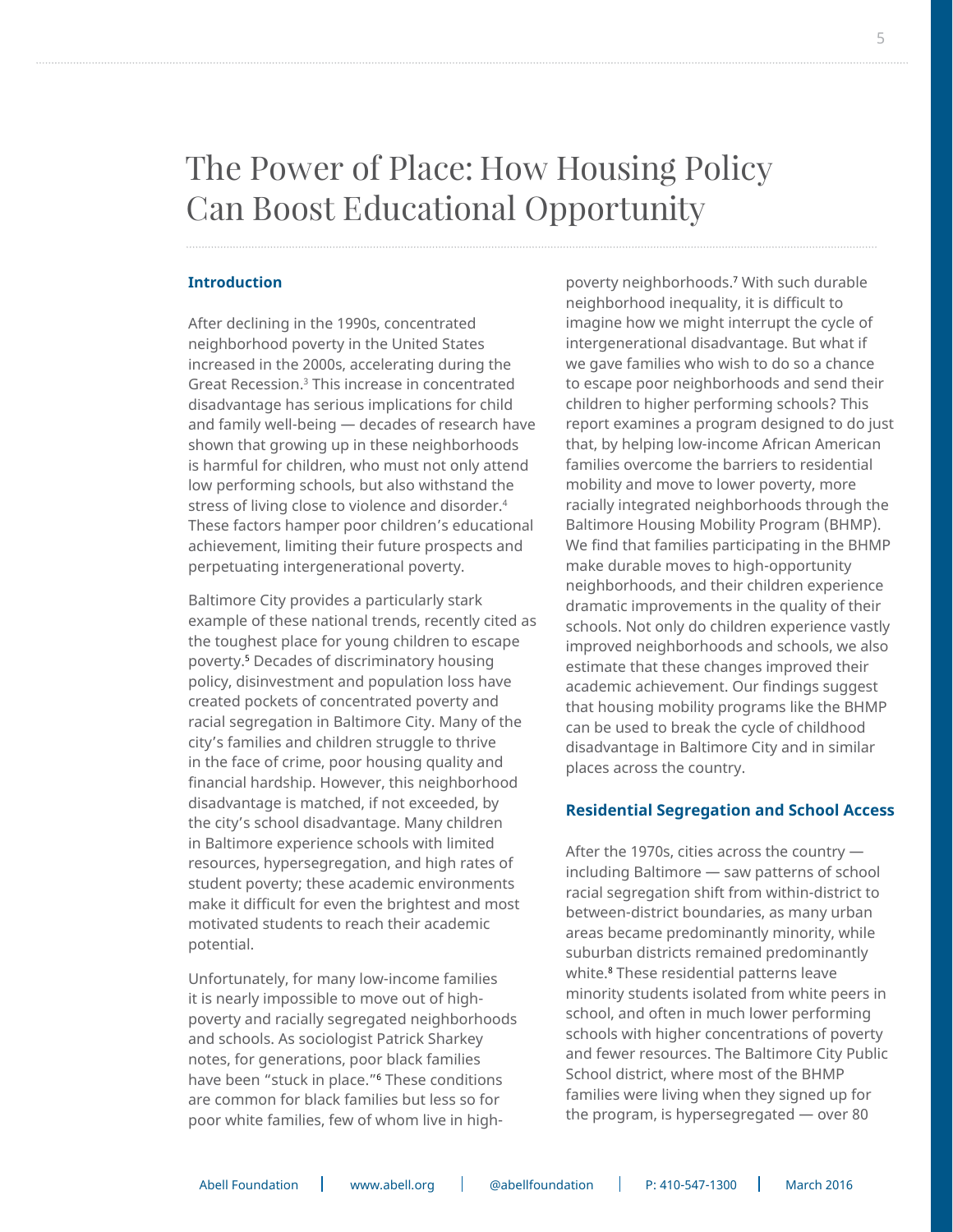# Unfortunately, for many low-income families it is nearly impossible to move out of high-poverty and racially segregated neighborhoods and schools.

percent of public school students are African American. By contrast, in the suburban counties surrounding Baltimore City, there is increasing racial diversity — especially in Howard and Baltimore counties, and overall less than 30 percent of students are African American. The schools in suburban counties also serve families with a greater range of incomes and have fewer poor families. Fewer than 50 percent of students in the suburban counties are eligible for free or reduced lunch, and in some counties it is less than a quarter of their students, compared to more than 80 percent in Baltimore City schools.<sup>9</sup> However, unlike middle-class families, who often explicitly link their residential and school choices by moving to the suburbs when their children enter school.<sup>10</sup> low-income families face constraints that make such strategic moves difficult.<sup>11</sup> Although lowincome students move frequently because of significant housing instability, this mobility rarely leads to improvements in school or neighborhood quality. Residential mobility programs can create opportunities to break these patterns, providing low-income, minority families with a chance to move to less poor and more racially integrated neighborhoods with more integrated and higher quality schools.

#### **Residential Mobility Programs**

When moving, poor families struggle with inadequate transportation, little information about low-poverty neighborhoods and schools, landlord discrimination, and childcare needs.12 In the face of these obstacles, low-income families often churn between similar high-poverty and racially segregated

neighborhoods with low performing schools.13 Even when households receive a housing subsidy through the federal Housing Choice Voucher (HCV) program, it can be difficult to enter high opportunity neighborhoods.<sup>14</sup> The HCV program provides families with a subsidy to rent a unit in the private market, but little in the way of support for families looking to improve their neighborhood quality. Making matters worse, the value of the voucher subsidy frequently falls below prevailing rental costs in higher income neighborhoods, voucher use is limited to a single jurisdiction,<sup>15</sup> and vouchers must be used in a relatively short amount of time.16 These structural barriers constrain neighborhood choices for voucher holders, whose neighborhood attainment is similar to that of unassisted renters.<sup>17</sup> In contrast to the traditional HCV program, housing mobility interventions reduce barriers to neighborhood mobility through increased rent ceilings, the inclusion of intensive housing counseling, and the breakdown of jurisdictional barriers — allowing families to relocate to neighborhoods across a metropolitan area.

One of the first residential mobility programs was developed in the 1970s in Chicago. Known as the Gautreaux Project, this intervention came about as the result of a desegregation lawsuit won by Chicago's public housing tenants against the Chicago Housing Authority and the U.S. Department of Housing and Urban Development (HUD). Between 1976 and 1990, over 7,000 African American families left public housing and relocated to low-poverty, less segregated neighborhoods across the metropolitan area. Children who moved with the Gautreaux Project to the suburbs of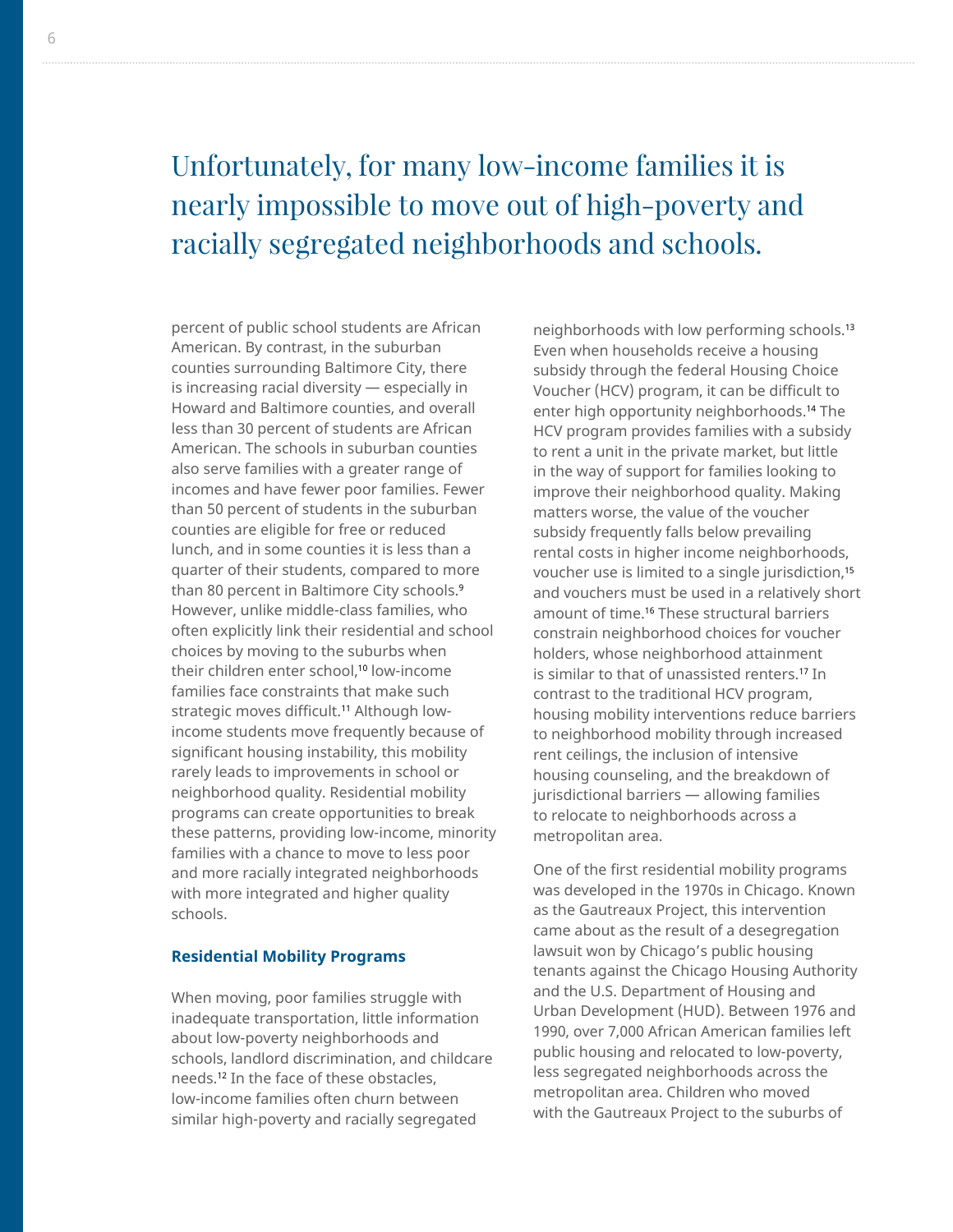### Moving with the [Moving to Opportunity] program had a significant effect on college attendance rates and increased adult earnings for participants who moved as young children by as much as 30 percent (an estimated \$300,000 over the course of their lifetimes).

Chicago showed significant improvement in the quality of the schools they attended, and were more likely to graduate high school, enroll in college preparatory courses, and attend college when compared to similar students whose families remained in the city of Chicago.<sup>18</sup> Parents also described stark differences between the suburban and urban schools, with suburban schools having higher standards and expectations for their children.19

Two decades later, the Moving to Opportunity (MTO) demonstration was implemented to test these findings with a rigorous experimental design in five cities (Chicago, Los Angeles, Boston, New York, and Baltimore). In this experiment, families were randomly assigned to three groups, some to a group receiving housing vouchers to move to low-poverty neighborhoods, some to a group with a conventional voucher, and others to a control group who did not receive a voucher. Evaluation research showed that four to seven years after moving with the housing voucher, there were no significant differences in students' academic performance across the three groups.20 However, separate estimates for students in Baltimore and Chicago, the MTO sites where families experienced the greatest baseline levels of neighborhood disadvantage, did show improvements in reading, which researchers hypothesize is explained by substantial reductions in the children's exposure to violent crime.<sup>21</sup> More recent work evaluating the long-term impact of the MTO intervention has found that moving with the program had a significant effect on college attendance rates and increased adult earnings for participants who moved as young children

(under the age of 13) by as much as 30 percent (an estimated \$300,000 over the course of their lifetimes).<sup>22</sup>

In this report we examine a more recent mobility program, the Baltimore Housing Mobility Program. The BHMP arose as part of a remedy to a class action desegregation lawsuit. In 1995, public housing residents sued the Department of Housing and Urban Development (HUD) and the Housing Authority of Baltimore City (HABC) for failure to desegregate Baltimore's public housing and to provide affordable housing in integrated, nonpoor neighborhoods across the metropolitan region *(Thompson et al v. HUD et al, #95-309- D. MD)*. The court ruled that HUD (but not HABC) was liable for violating fair housing laws, due to a long history of discrimination in the siting of public housing in Baltimore that confined low-income African Americans to the inner city. Judge Marvin J. Garbis stated that HUD had treated Baltimore City as "an island reservation…for all of the poor" in the metropolitan area.23 The partial consent decree called for demolition and redevelopment of Baltimore's high rise public housing sites, development of scattered site housing in a range of neighborhoods across Baltimore City and the region, and the provision of 1,988 housing vouchers, which would provide rental assistance to individuals who had lived in or been on the waiting list for subsidized housing in the city prior to 2002. This report focuses on families that moved with BHMP housing vouchers included in the partial consent decree, from the 2003-04 through 2011-12 school years.<sup>24</sup>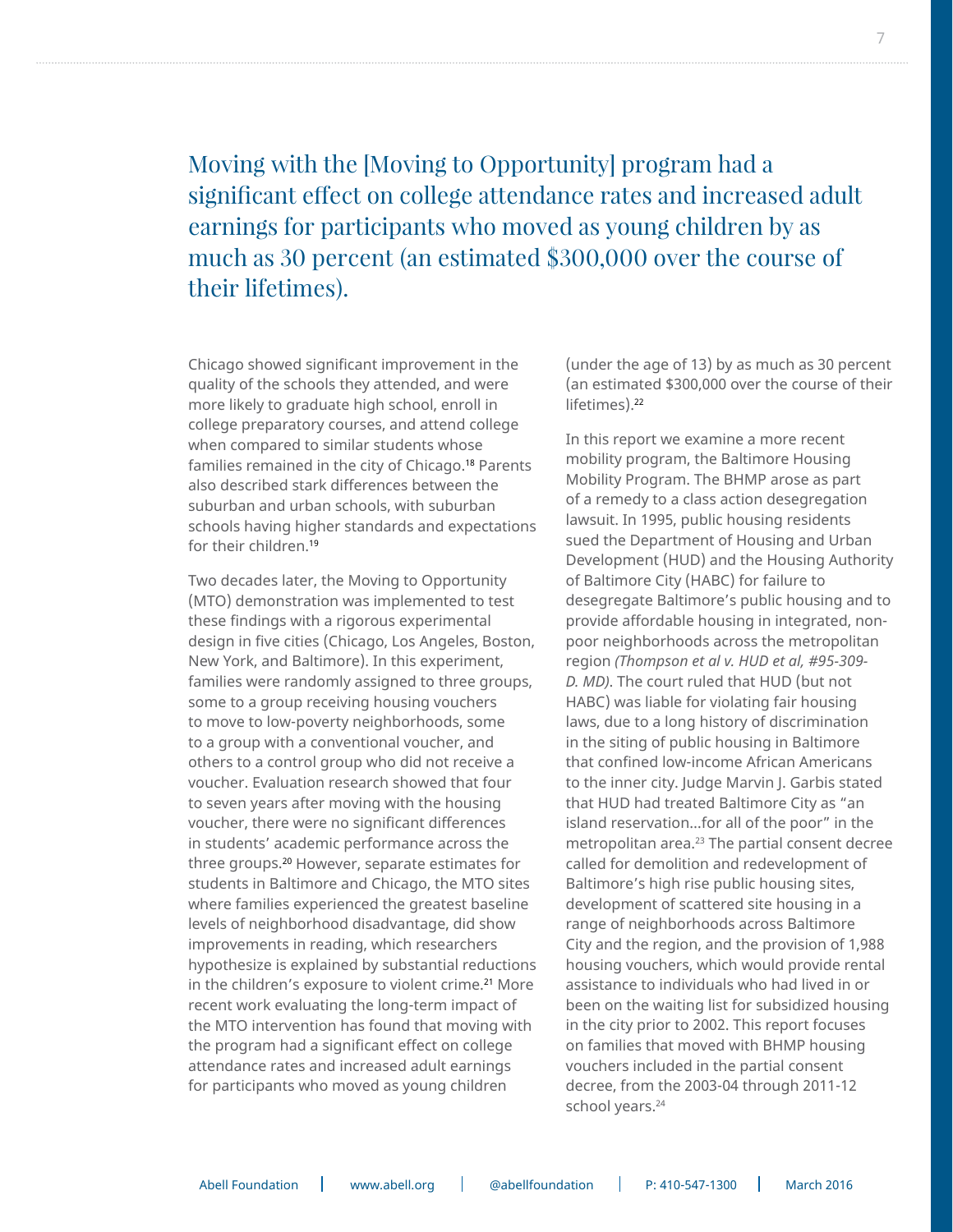As of 2015, over 3,000 families have relocated with the Baltimore Housing Mobility Program. Most of these families moved ... into higher income and less racially segregated neighborhoods of the five surrounding suburban counties.

#### **Program Design and Counseling**

The Baltimore Housing Mobility Program was designed to assist families with residential moves to racially and economically integrated communities. To this end, the BHMP is regionally administered, allowing families to use their voucher in any of the six jurisdictions of central Maryland, including Baltimore City, Baltimore County, Carroll County, Howard County, Harford County, and Anne Arundel County. Like the Housing Choice Voucher program, the BHMP voucher subsidizes the difference between 30 percent of the household income and a reasonable rent established for the unit. However, to facilitate residential moves to lower poverty neighborhoods, the BHMP also utilizes a higher rent payment standard in neighborhoods with higher market rents. This enables families to access rental housing in higher quality, higher cost neighborhoods. To participate in the BHMP, families must be part of the eligible legal class identified in the *Thompson et al v. HUD* court decree. During our analysis period, eligible families included: former or current public housing residents; those on the waiting list for public housing or Section 8/HCV assistance as of August 2002; or households displaced by the demolition of family public housing projects.<sup>25</sup>

As of 2015, over 3,000 families have relocated with the BHMP. Most of these families moved out of Baltimore City, into higher income and less racially segregated neighborhoods of the five surrounding suburban counties. For the families in our study period (2003-2012), the BHMP required that families use their

voucher to lease a unit for at least one year in a "high-opportunity" census tract – defined as a tract where no more than 10 percent of households are below the poverty line, where no more than 30 percent of residents are African American, and where less than five percent of housing units are public housing.26 After the term of their first year lease, voucher recipients were allowed to renew their lease or move anywhere in the metropolitan area with their voucher.27

Families participated in an initial program briefing and were matched with a counselor. Counselors assisted families by creating an Individual Family Plan, to help each household fulfill the necessary steps to receive a voucher. Just like families in the standard HCV program, all potential BHMP voucher recipients were required to pass a criminal background check and be in good standing with the housing authority, with no outstanding housing authority debts. Families also saved for a portion of the security deposit (the remainder provided by the Abell Foundation), and prepared financially to cover their portion of the rent and utilities. Through the counseling process, staff worked with families to develop a plan for reducing debt and improving their credit score to ensure they could pass landlord credit checks. They also held workshops that provided coaching on financial literacy and budgeting, communicating with landlords, and maintaining their housing units. The BHMP also conducts landlord outreach in eligible census tracts, and provides families with information about available units in opportunity areas. At various times, the BHMP offers families bus tours of eligible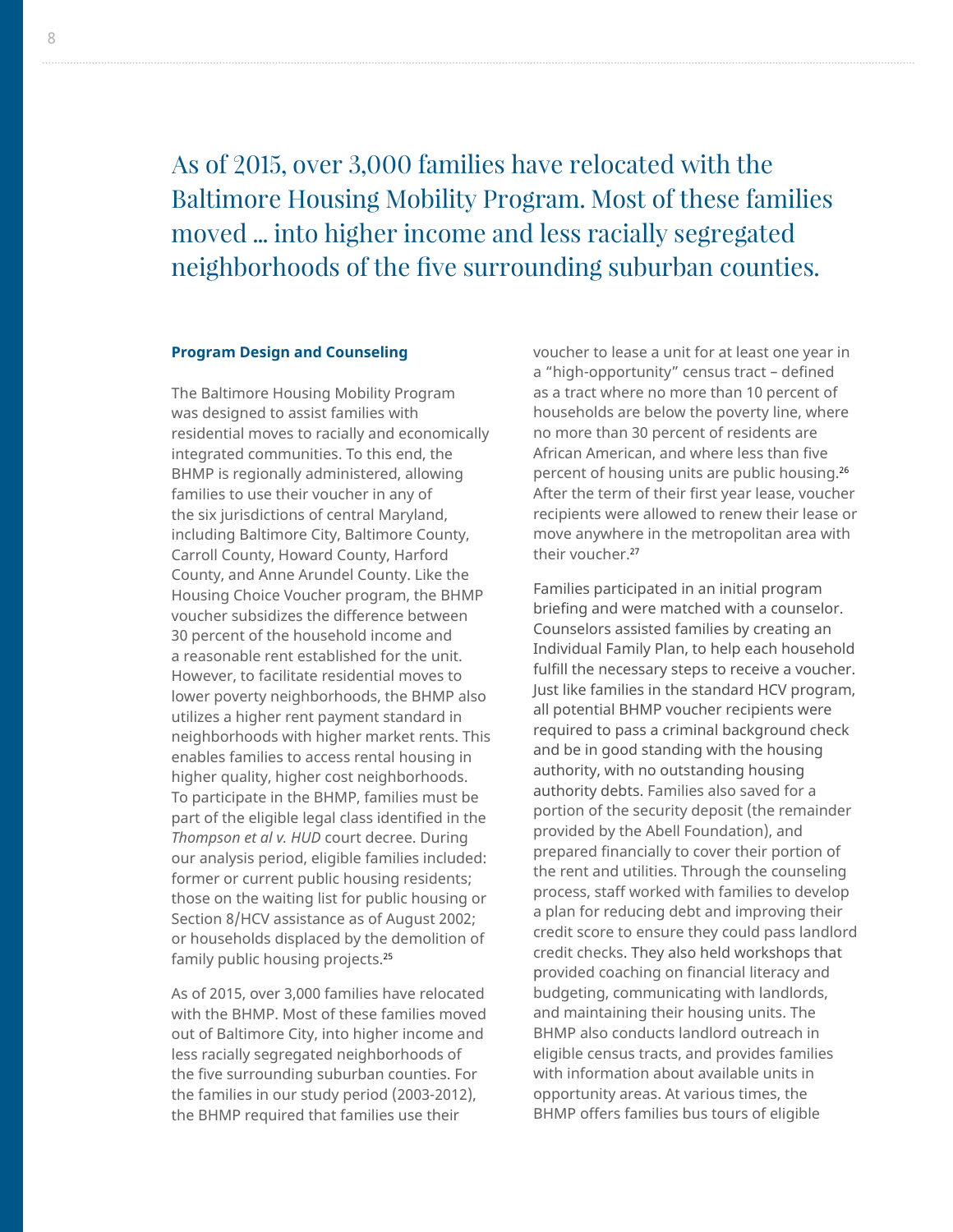#### **Table 1: Descriptive Statistics for BHMP Mover Households**

| <b>Child Characteristics, Mover Families</b>                      |                            |                 |  |  |  |
|-------------------------------------------------------------------|----------------------------|-----------------|--|--|--|
| Female (%)                                                        |                            | 50              |  |  |  |
| African American (%)                                              |                            | 100             |  |  |  |
| <b>Household Characteristics, Mover Families</b>                  |                            |                 |  |  |  |
| Female household head (%)                                         |                            | 99              |  |  |  |
| African American household head (%)                               |                            | 99              |  |  |  |
| Median head of household age at first move (years)                |                            | 29              |  |  |  |
| Total children in household (mean)                                |                            | 1.90            |  |  |  |
| Total adults in household (mean)                                  |                            | 1.15            |  |  |  |
| Total families with school-aged children<br>(the analytic sample) | movers<br>potential movers | 1,423<br>5,420  |  |  |  |
| Total children in analytic sample                                 | movers<br>potential movers | 3,153<br>10,849 |  |  |  |

The analytic sample represents all families with school-aged children in our data. It excludes families without children and a small percentage of children (6 percent) whom we could not match to administrative records. Potential movers are families who had signed up for the program, but had not received a voucher at the time of final data collection. *Sources: BHMP Participant Database*

#### **Table 2: BHMP Poverty Rates and Neighborhood Racial Composition**

|                           | <b>Poverty</b><br><b>Mean rate</b> | <b>African American</b><br>Mean % |
|---------------------------|------------------------------------|-----------------------------------|
| Pre-BHMP                  | 32.06                              | 78.68                             |
| Number of years post move |                                    |                                   |
| One                       | 8.41                               | 22.33                             |
| Two                       | 9.63                               | 28.08                             |
| Three                     | 10.89                              | 33.99                             |
| Four                      | 11.71                              | 37.59                             |
| Five                      | 12.69                              | 41.54                             |
| <b>Six</b>                | 13.52                              | 44.99                             |
| Seven                     | 14.34                              | 49.44                             |

Based on analytic sample (full n=1,423 excluding 154 households who made initial city moves and 144 families who faced a forced second move). Because families entered the program in different years, far fewer families are represented in estimates multiple years after relocation; this is not indicative of program exits, which are low for the BHMP. Neighborhood characteristics are measured at the census tract level. *Source: BHMP Participant Database, American Community Survey, Decennial Census*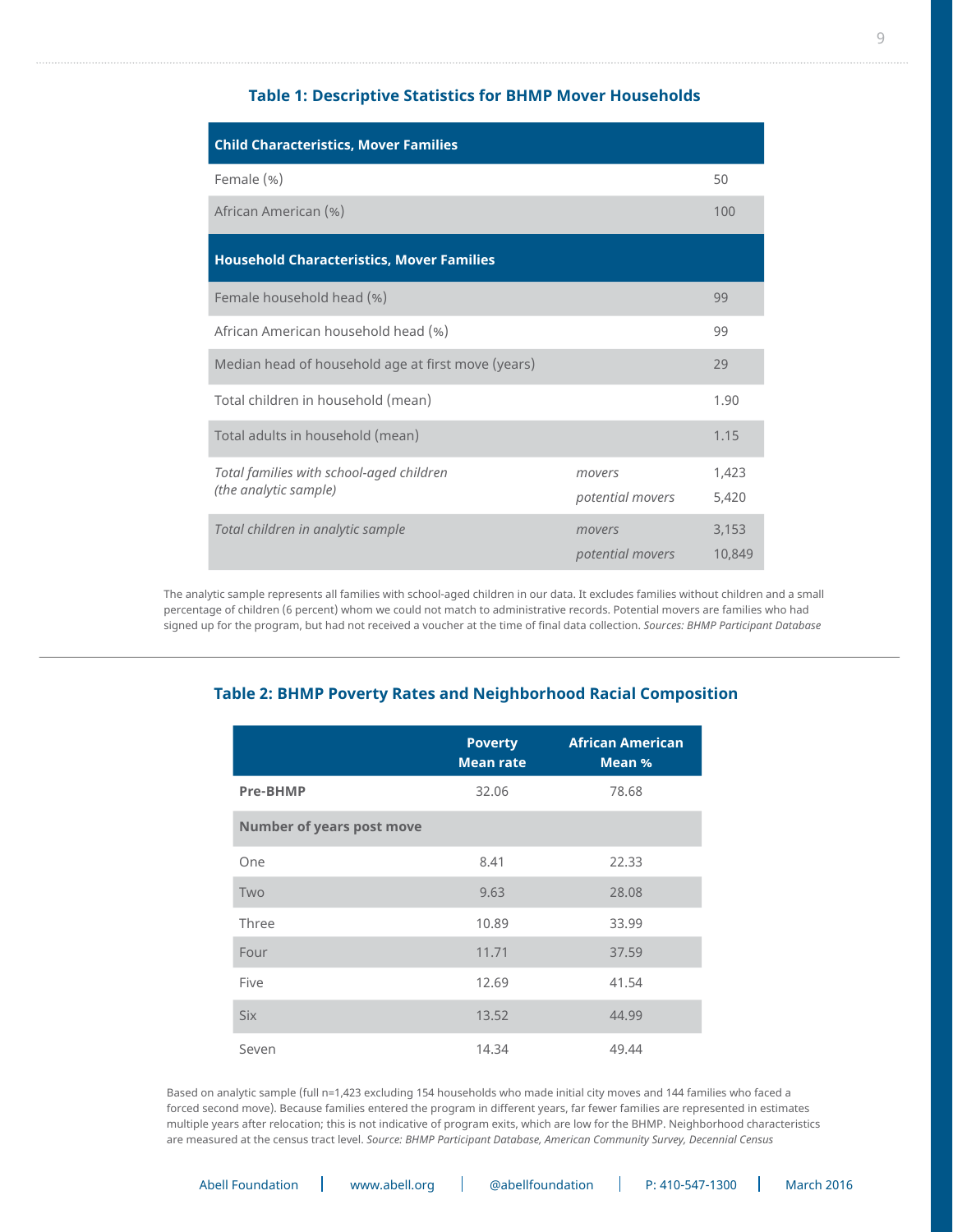neighborhoods to show them available units and provide a sense of the environment, housing, shopping, and amenities in these communities. Families are supported throughout their participation in the program, with briefings and counseling assistance for any subsequent moves. This continued support helps families remain in opportunity areas.

#### **Participating Families and Neighborhood Change**

As of 2012, a total of 2,055 families, 1,423 with school-aged children, had moved with a Baltimore Housing Mobility Program voucher. As shown in Table 1, these early BHMP participants were predominantly African American, female-headed households with two children per household on average.

Our findings show that the BHMP succeeded in helping most of these families overcome residential barriers and attain lasting improvements in their neighborhoods. As shown in Table 2, the program dramatically improved neighborhood quality and reduced exposure to residential racial segregation. Prior to receiving a voucher, recipients lived in census tracts with a mean poverty rate of 32 percent, and where just over 78 percent of the residents were African American. After the move, these numbers were strikingly different: families who moved to the suburbs were living in neighborhoods where only 8 percent of their neighbors were poor and only 22 percent were African American, on average.

Importantly, families remained in low-poverty and racially integrated neighborhoods over time. Seven years after receiving their voucher, on average, families who initially moved to the suburbs were still living in neighborhoods with less than half the poverty rate of their baseline neighborhood. The percentage of African American families in their neighborhoods increased over time, but most BHMP movers never came close to living in the same kinds of hyper-segregated neighborhoods where they once resided (Table 2). Compared to MTO, which also provided mobility vouchers for

families in Baltimore but did not include the same degree of counseling support, assistance with subsequent moves, and other innovative policy features, the BHMP families have made larger and more durable gains in the quality of their neighborhoods.

#### **Enrolling in New Schools**

Before families received their BHMP vouchers, the vast majority (86 percent) of youth were attending schools in Baltimore City (Figure 1), but in the first full school year after moving, this figure dropped to just 27 percent as BHMP youth transferred to schools in five higher performing county districts in the metropolitan area. A full 73 percent of the BHMP students enrolled in suburban county schools in the first year after moving (Table 3). Suburban school enrollment continued to increase slightly in the second year after moving with the BHMP, with 76 percent of BHMP students enrolled in county schools.

For many families the decision to enroll their children in a county school is complicated by the timing of their residential move; approximately three quarters of BHMP families moved during the school year, forcing parents to decide between the disruption of a midyear school transfer and the benefits of sending their child to a higher quality suburban school. We find that during the school year families are less likely to change their children's schools. This is especially true for families who moved after the winter break, with fewer than half of students who moved this late in the school year transferring schools that year.<sup>28</sup> In recent years the BHMP has encouraged summer moves through a security deposit incentive,<sup>29</sup> a programmatic shift intended to directly address this issue.

The age of the students when their family moved with the BHMP also appears to be an important factor in explaining enrollment patterns. Among younger children, in elementary or middle school, the vast majority changed schools within two years of their family's move with the program. Among high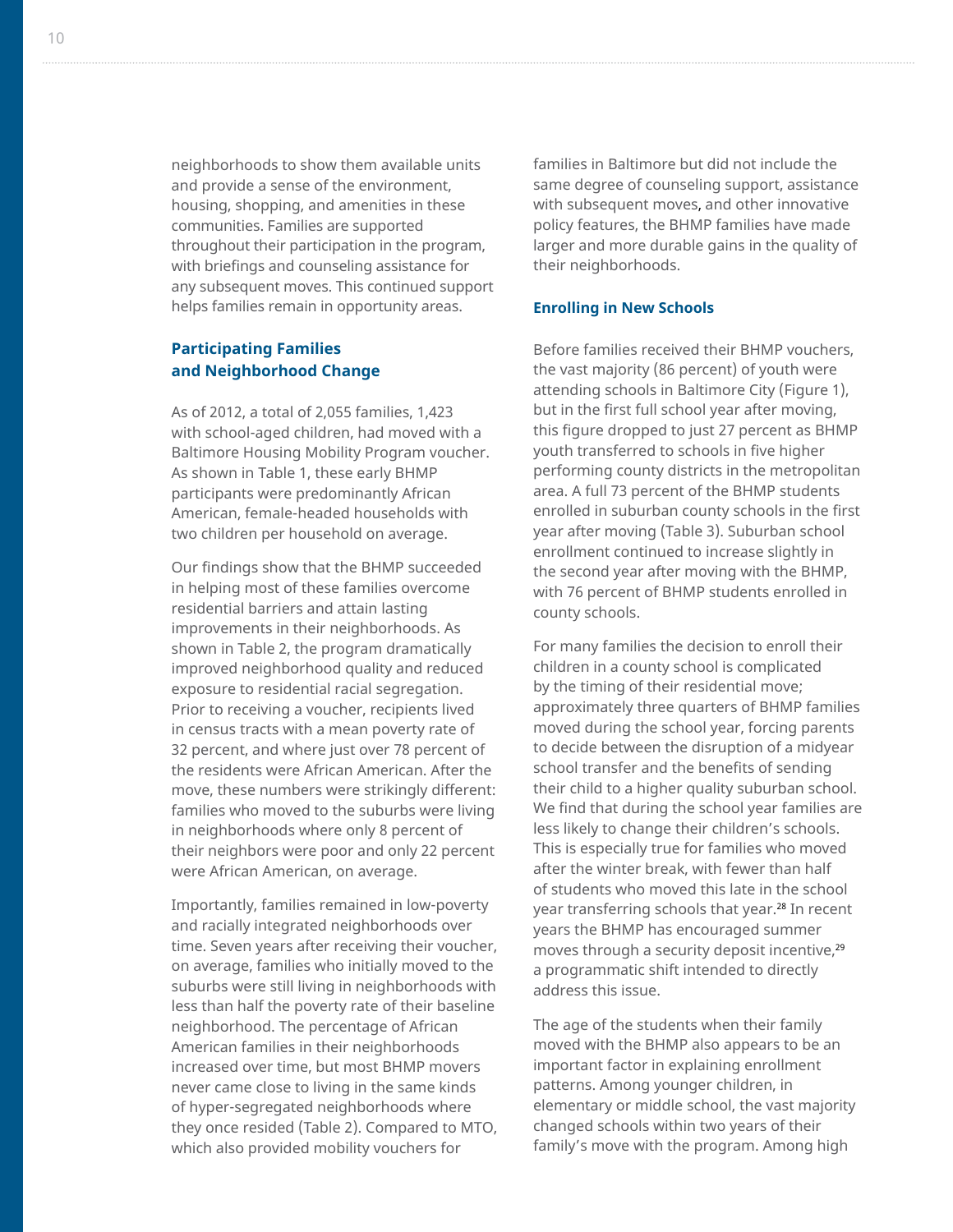

#### **Figure 1: City/County School Enrollment for BHMP Students Figure 1: City/County School Attendance for BHMP Students**

Years Before or After Initial Relocation with BHMP Voucher (Divided By Months of School Following Decimal)

Based on analytic sample (full n=3,153 children excluding households who made initial city moves and those forced to relocate due to a management company's decision to no longer accept vouchers). *Source: BHMP Participant Database, MSDE Student Data*

#### **Table 3: BHMP Children's School Enrollment**

|                                           | <b>Percent in</b><br><b>Suburban Schools</b> |  |  |  |  |
|-------------------------------------------|----------------------------------------------|--|--|--|--|
| <b>Prior to BHMP voucher</b>              | 14                                           |  |  |  |  |
| <b>Full school years, after BHMP Move</b> |                                              |  |  |  |  |
| First                                     | 74                                           |  |  |  |  |
| Second                                    | 76                                           |  |  |  |  |
| Third                                     | 74                                           |  |  |  |  |
| Fourth                                    | 71                                           |  |  |  |  |
| Fifth                                     | 68                                           |  |  |  |  |
| Sixth                                     | 62                                           |  |  |  |  |
| Seventh                                   | 56                                           |  |  |  |  |

Based on analytic sample (full n=3,153 children excluding households who made initial city moves and those forced to relocate). School years post BHMP is calculated for each child, some of whom were not of school age when their parents relocated. Thus each year represents a non-nested subset of the overall analytic sample. *Source: BHMP Participant Database, MSDE Student Data*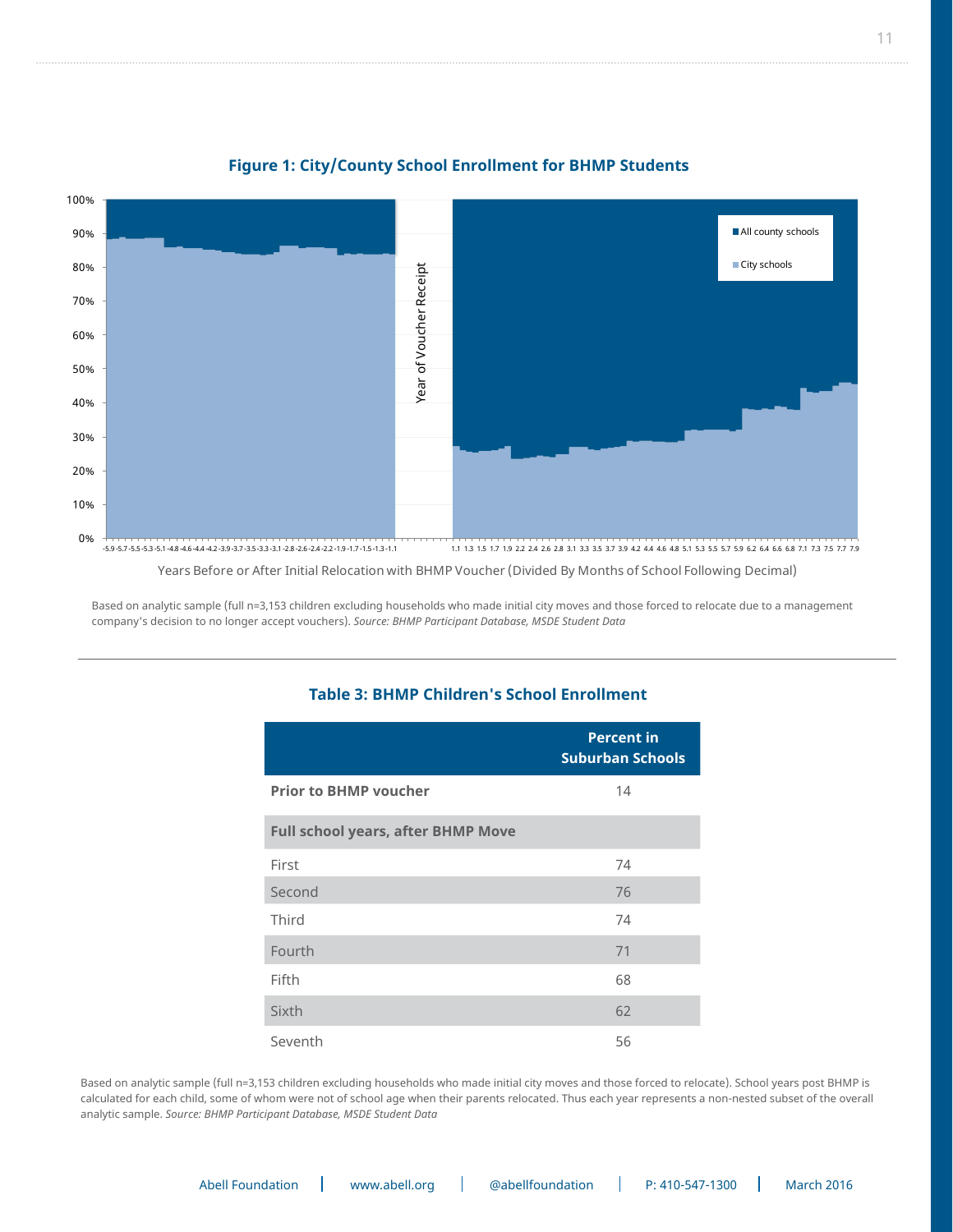

Figure 2: Percentage of African American Students in Schools Attended by BHMP **Children by Years Pre/Post Voucher Receipt Figure 2: Percentage of African American Students in Schools Attended by BHMP** 

Based on analytic sample (full n=3,153 children excluding households who made initial city moves and those forced to relocate). *Source: BHMP Participant Database, MSDE Student Data, Common Core Data*

Pillan Children by Venus Due (Best Veysbou Beseints BHMP Children by Years Pre/Post Voucher Receipt **Figure 3: Percentage of Free & Reduced Lunch Eligible Students in Schools Attended by** 



Based on analytic sample (full n=3,153 children excluding households who made initial city moves and those forced to relocate). *Source: BHMP Participant Database, MSDE Student Data, Common Core Data*





Based on analytic sample (full n=3,153 children excluding households who made initial city moves and those forced to relocate). *Source: BHMP Participant Database, MSDE Student Data, Common Core Data*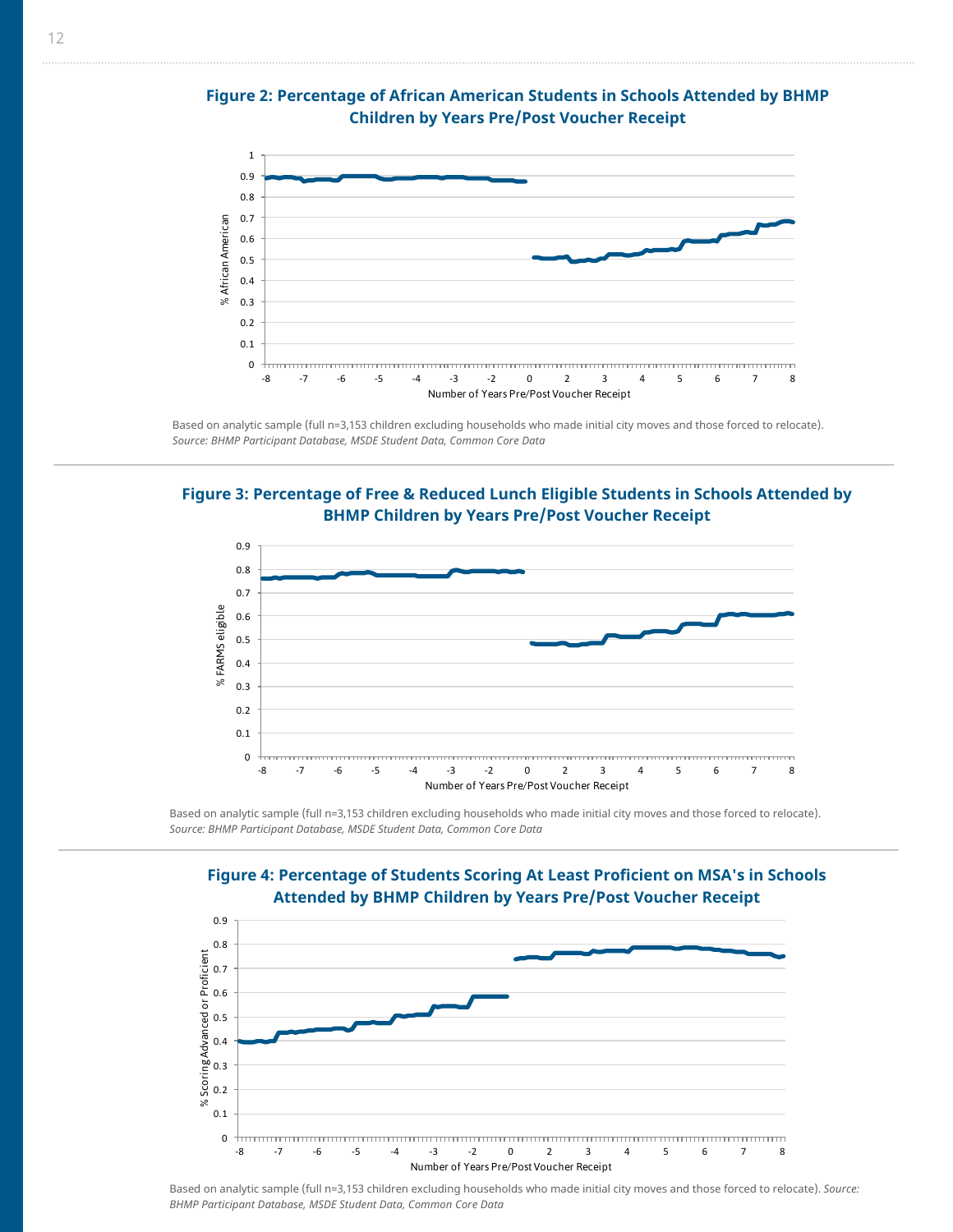|                                     | % African American |    | % Free / reduced lunch % Prof. or advanced score |
|-------------------------------------|--------------------|----|--------------------------------------------------|
| Prior to BHMP voucher               | 89                 | 78 | 51                                               |
| <b>Full school years after BHMP</b> |                    |    |                                                  |
| First                               | 51                 | 48 | 74                                               |
| Second                              | 50                 | 48 | 76                                               |
| Third                               | 52                 | 51 | 77                                               |
| Fourth                              | 55                 | 53 | 79                                               |
| Fifth                               | 59                 | 57 | 78                                               |
| Sixth                               | 63                 | 61 | 77                                               |
| Seventh                             | 67                 | 61 | 76                                               |

#### **Table 4: School Racial and Achievement Changes, Relative to BHMP Move**

Based on analytic sample (full n=3,153 children excluding households who made initial city moves and those forced to relocate). School years post BHMP is calculated for each child, some of whom were not of school age when their parents relocated. Thus each year represents a non-nested subset of the overall analytic sample. Hyper-segregation defined as schools with more than 70 percent African American students. *Source: BHMP Participant Database, MSDE Student Data, Common Core Data*

school students the pattern is more complex. Entering freshmen were more likely to transfer to — and to graduate from — county schools than students in their sophomore year and after.30 In fact, only about half of students whose families moved during their sophomore year, or the summer before junior year, transferred to county schools. It seems that families weigh the benefits and drawbacks of transferring schools during high school differently than they do for school transfers that happen in earlier grades.<sup>31</sup>

#### **Change in School Context**

The BHMP brought about dramatic changes in the characteristics of students' schools. Before moving with the BHMP, students typically attended hyper-segregated and high-poverty schools in Baltimore City. On average these baseline schools were 89 percent African American, even more segregated than their neighborhoods. But after moving with the program to suburban districts this number dropped to 51 percent (Figure 2).32 Similarly, students previously attended schools where 78 percent of their classmates were eligible for free and reduced lunch, on average, but this number dropped to 48 percent after moving with the BHMP (Figure 3).

Students moving with the BHMP were also exposed to higher performing peers in their new schools. After moving with the program, students attended schools where 74 percent of their classmates tested proficient on the Maryland School Assessment, from 51 percent before moving with the program (Figure 4). This increase persisted throughout students' school trajectories. Although some of this may be due to the continuing statewide test score improvements, <sup>33</sup> it suggests that students continued to attend higher quality schools.

Over time BHMP families, like all renters, made residential moves and school changes to fit their families' needs — some families moved to new suburban neighborhoods and some returned to the city. Seven years after enrolling with the program, approximately 56 percent of the children still in school (not including those who had already graduated), were enrolled in county schools.34 Through these subsequent changes, the percentage of African American and low-income classmates for BHMP students increased somewhat, but remained well below the level of racial and economic segregation students experienced in their schools prior to moving with the BHMP (Table 4). Importantly, cohort subsamples from our own analysis as well as data summaries provided by the BRHP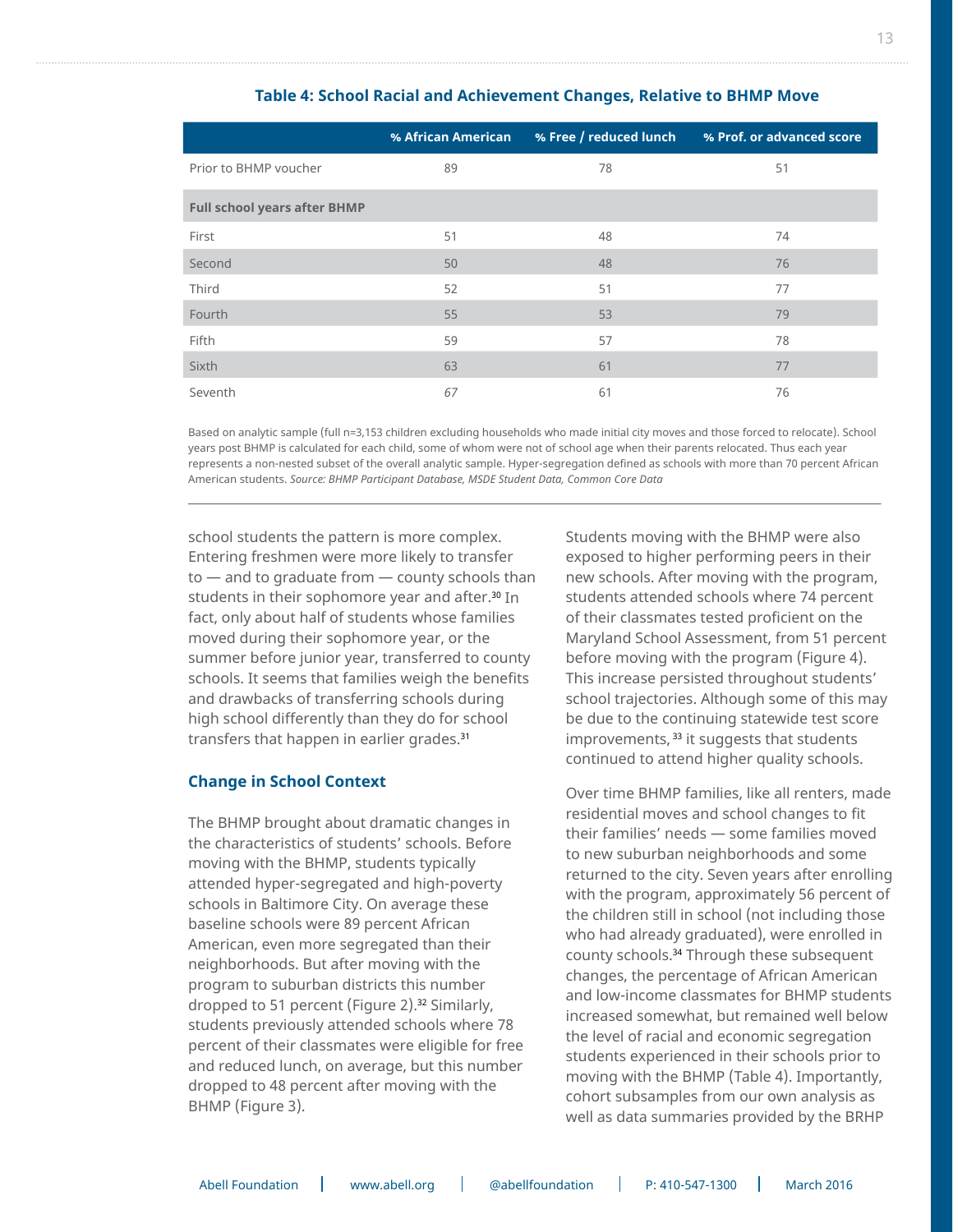

#### **Figure 5: Reading Test Scores (Fixed Effects Coefficients)**  Figure 5: Reading Test Scores (Fixed Effects

Based on sample of mover and potential mover students with test score data, grades 3 to 8 (n= 10,091 children, 2,242 mover, 7,849 potential movers). Annual line represents year by year estimates. Smoothed line represents overall trend without annual fluctuations (which are presumed random). *Source: BHMP Participant Database, MSDE Student Data, Common Core Data*



Based on sample of mover and potential mover students with test score data, grades 3 to 8 (n= 10,091 children, 2,242 mover, 7,849 potential movers). Annual line represents year by year estimates. Smoothed line represents overall trend without annual fluctuations (which are presumed random). *Source: BHMP Participant Database, MSDE Student Data, Common Core Data*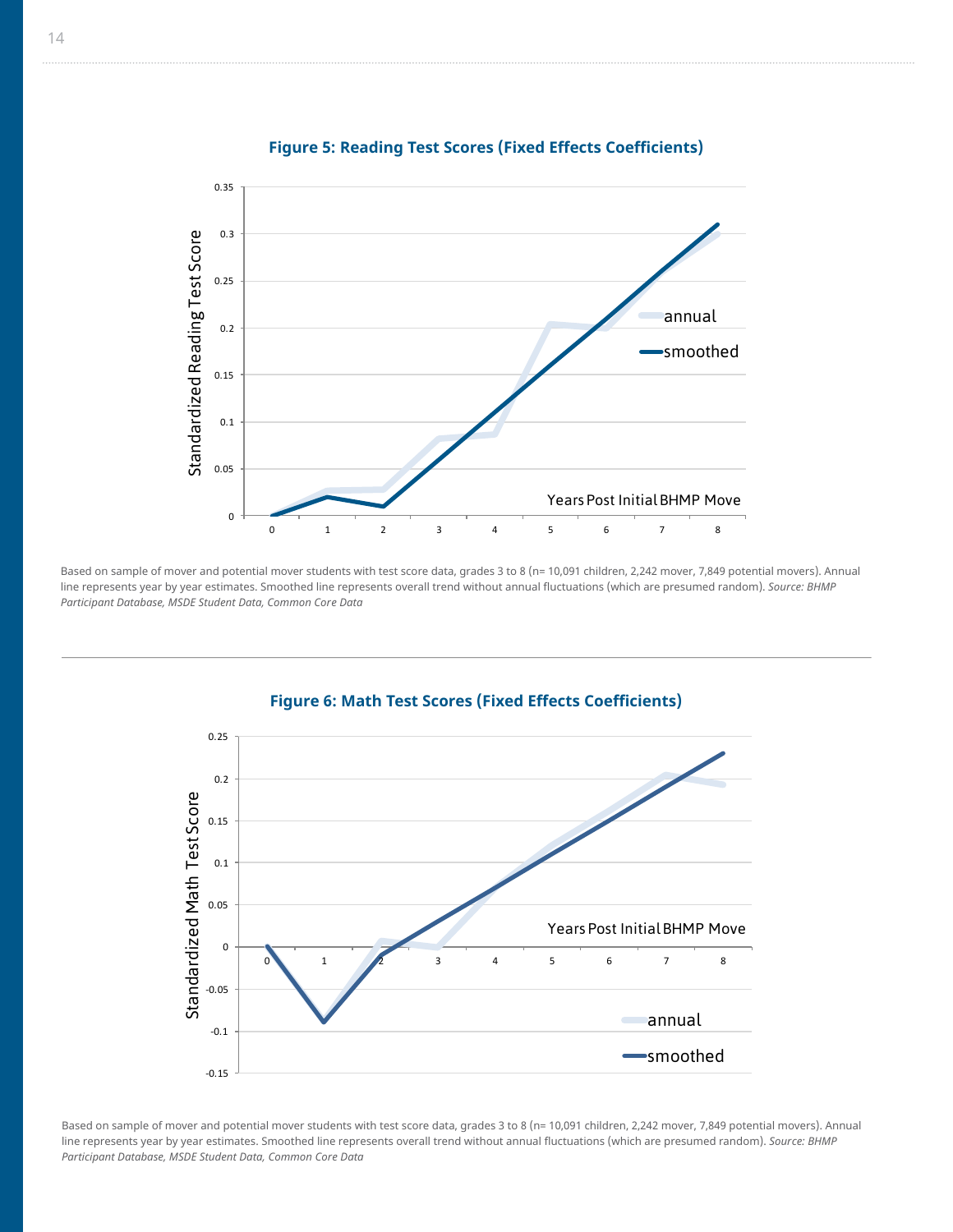team suggest that these numbers have improved over time. Families entering the program today are moving to lower poverty neighborhoods and staying there longer.

Descriptively, the story is clear: the BHMP made a profound difference in the quality of the schools these children attended. Before the program, BHMP students were enrolled in hypersegregated, poor performing public schools in Baltimore City. Based on the pre-move trend lines (Figures 2-4), it seems that very few would have transferred to suburban county public schools in the absence of the intervention.

#### **Student Achievement in Higher Performing, Lower Poverty Schools**

Research has shown that changing schools can be disruptive for students,<sup>35</sup> and low-income students, like those in the BHMP, change schools more frequently than more advantaged students. Moreover, these frequent changes are generally a symptom of housing instability rather than strategic relocation — making them all the more deleterious for child development.36 In other words, switching schools is not a new process for many youth in the BHMP. The question is whether the particular type of residential move that the BHMP facilitates — to more diverse and higher performing schools — can provide benefits that outweigh the disruption in a child's schooling. Given the dramatic change in school context, how do students perform after moving with the BHMP?

To carefully assess the impact of the BHMP move on students' academic achievement, we cannot simply compare the scores of children who moved to those who did not, because there may be differences between the two groups that make them non-comparable. For example, the parents who participate and move with a program like the BHMP may be more engaged in their children's education than parents who do not, and characteristics like these are also likely to affect children's academic performance. The BHMP is not administered through random assignment;

thus we cannot rule out the factors that may have also contributed to the students' achievement trajectories over time. However, we can estimate the likely effect of the BHMP with another widely used statistical technique, a fixed effects model, which considers only the differences that happen for *particular students before and after they moved.*<sup>37</sup> Put simply, fixed effects models do not consider comparisons *between* students, rather they model yearly changes *within* each student's own school trajectory, comparing each student to his or her prior performance.

Figure 5 displays the estimated effects of the BHMP voucher on MSA math scores.<sup>38</sup> The horizontal axis represents the number of years since the family received a voucher. The vertical axis represents a student's score above or below his or her baseline score. If the line is above the horizontal axis, this means students were performing better that year than we estimate they would have in the absence of the BHMP voucher. If it is below the horizontal axis students were performing worse.

After receiving a voucher, students' reading scores largely remained unchanged for two years, showing neither statistically significant improvement nor decline. However, two years after receiving a voucher, students' reading scores increased by approximately .05 standard deviations per year. As shown in Figure 6, students' math scores dropped by approximately .09 standard deviations, a statistically significant dip in the first year after receiving a voucher. Scores almost completely rebounded, however, by the second year, and continued to improve at a rate of .04 standard deviations per year. Similar to reading scores, over time students' math scores showed improvement, reflecting benefits from moving with the BHMP. Approximately five years after voucher receipt, students showed a statistically significant increase in their test score performance, testing about .15 standard deviations better in reading and .12 standard deviations better in math than they would have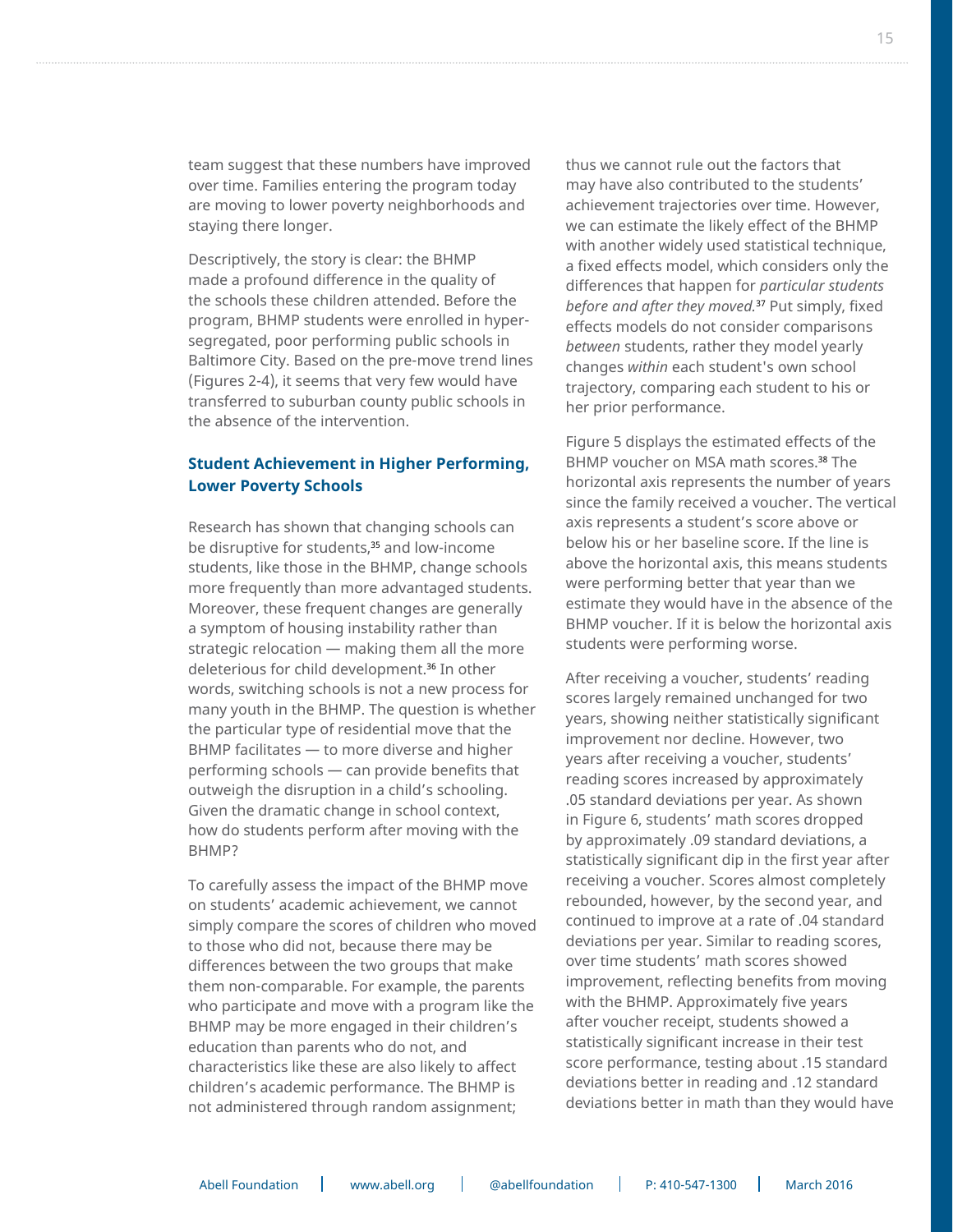# Without any explicit educational resources as part of the program, the Baltimore Housing Mobility Program showed dividends in students' learning.

in the absence of the move. It is challenging to compare these effect sizes to those estimated in studies of other educational interventions because such studies measure the effects of different programs, in different populations, and on different outcomes. However, on average, direct educational interventions (e.g., those involving instruction or curriculum) have been shown to improve standardized test scores by .08 standard deviations for elementary school students and .15 standard deviations for middle school students. 39 In comparison with these effect sizes, we estimate that the BHMP generates small but steady effects on students' test scores over time; five years after voucher receipt this housing program shows significant effects that rival the impact of educational specific interventions.

In layman's terms, the effects of receiving a BHMP voucher are enough to increase a student's percentile score by four or five percentage points (at baseline the average BHMP student scored at approximately the 25th percentile in Maryland). Over time, the cumulative benefits of BHMP voucher continue to accrue. For students who moved at an early age, we estimate the effect of the BHMP voucher, illustrated in Figures 5 and 6, to be six percentage points in math and ten percentage points for reading by the end of middle school — both meaningful improvements in academic achievement.

We find some differences between girls and boys. Across the sample, for both math and reading, the move was more beneficial to girls, although the difference was more pronounced in math. As shown in Figures 7 and 8, girls experienced less of a post-move dip in math

and their achievement improved at a faster rate in both subjects.

It is important to note that these estimates are conservative by design. To avoid the confounding influence of parental and child choices,40 the estimates presented above include all school-age children in our sample of BHMP households, even those who did not change schools when their parents received a voucher. Thus the *treatment effect* being estimated is the effect of living in a household that moved with a voucher, not the effect of changing to a better school. Of course, as noted above, not all students changed schools when their parents relocated. Because students and their parents make strategic decisions about school transfers, focusing solely on students who changed schools runs the risk of introducing selection bias. However, from a descriptive standpoint, we can examine this subset of children.

Not surprisingly, we find that students who transferred to county schools after moving with the BHMP benefited more in the long term than those who did not. In the first year after moving, students who remained in Baltimore City schools actually performed better than those who transferred to county schools, likely due to the fact that they did not experience a school disruption. However, students who stayed in Baltimore City schools did not show long-term academic gains, accruing few of the long-term benefits we observe for students who enrolled in the more diverse and higher performing academic environments. Because most children changed schools, the overall effects in the early years of the program are relatively similar when we isolate just children who moved from the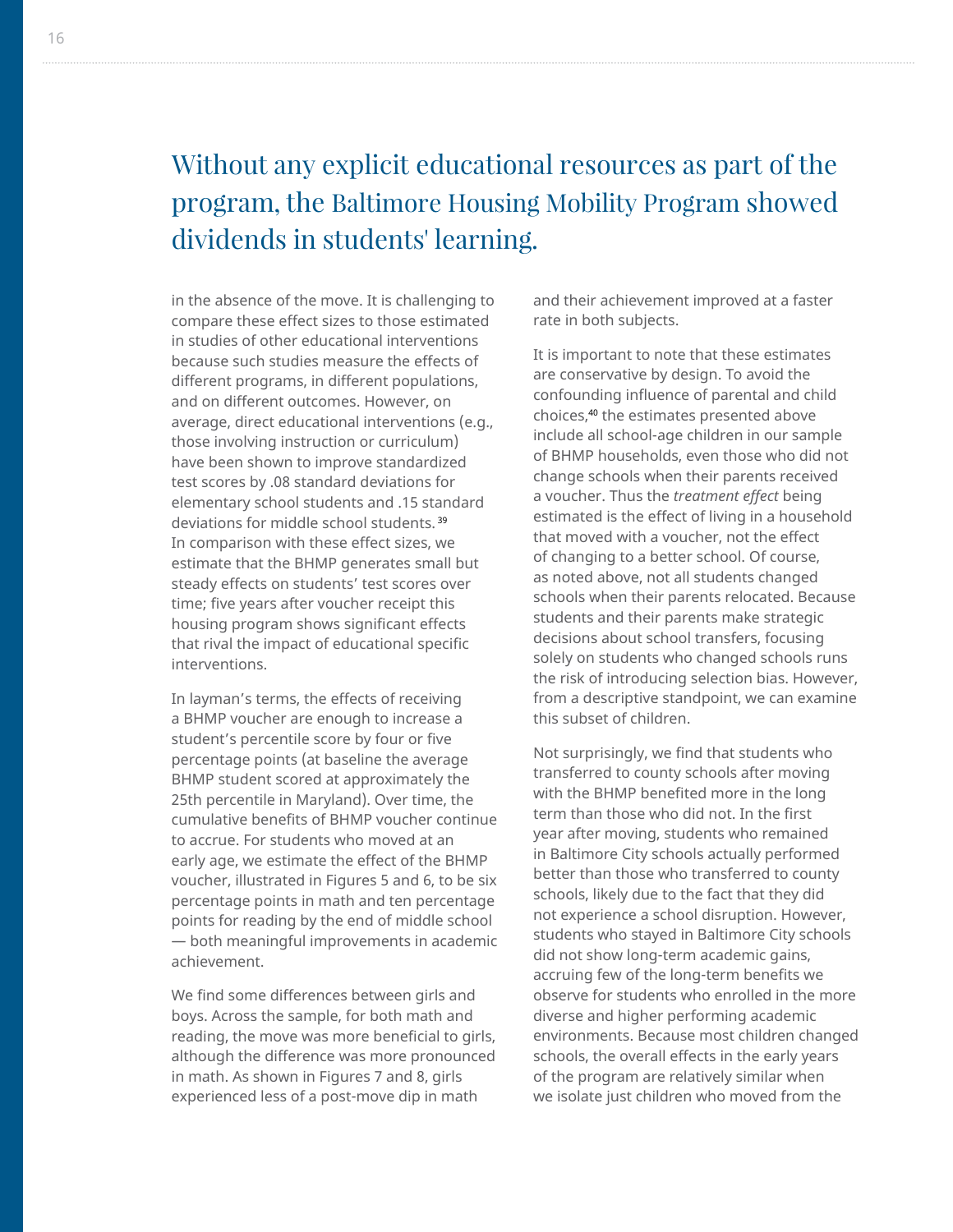

### **Figure 7: Reading Test Scores, By Gender (Fixed Effects)** Figure 7: Reading Test Scores, By Gender (Fixed Effects)

Based on sample of mover and potential mover students with test score data, grades 3 to 8 (n= 10,091 children, 2,242 mover, 7,849 potential movers). *Source: BHMP Participant Database, MSDE Student Data*



### **Figure 8: Math Test Scores, by Gender (Fixed Effects)** Figure 8: Math Test Scores, by Gender (Fixed Effects)

Based on sample of mover and potential mover students with test score data, grades 3 to 8 (n= 10,091 children, 2,242 mover, 7,849 potential movers) *Source: BHMP Participant Database, MSDE Student Data*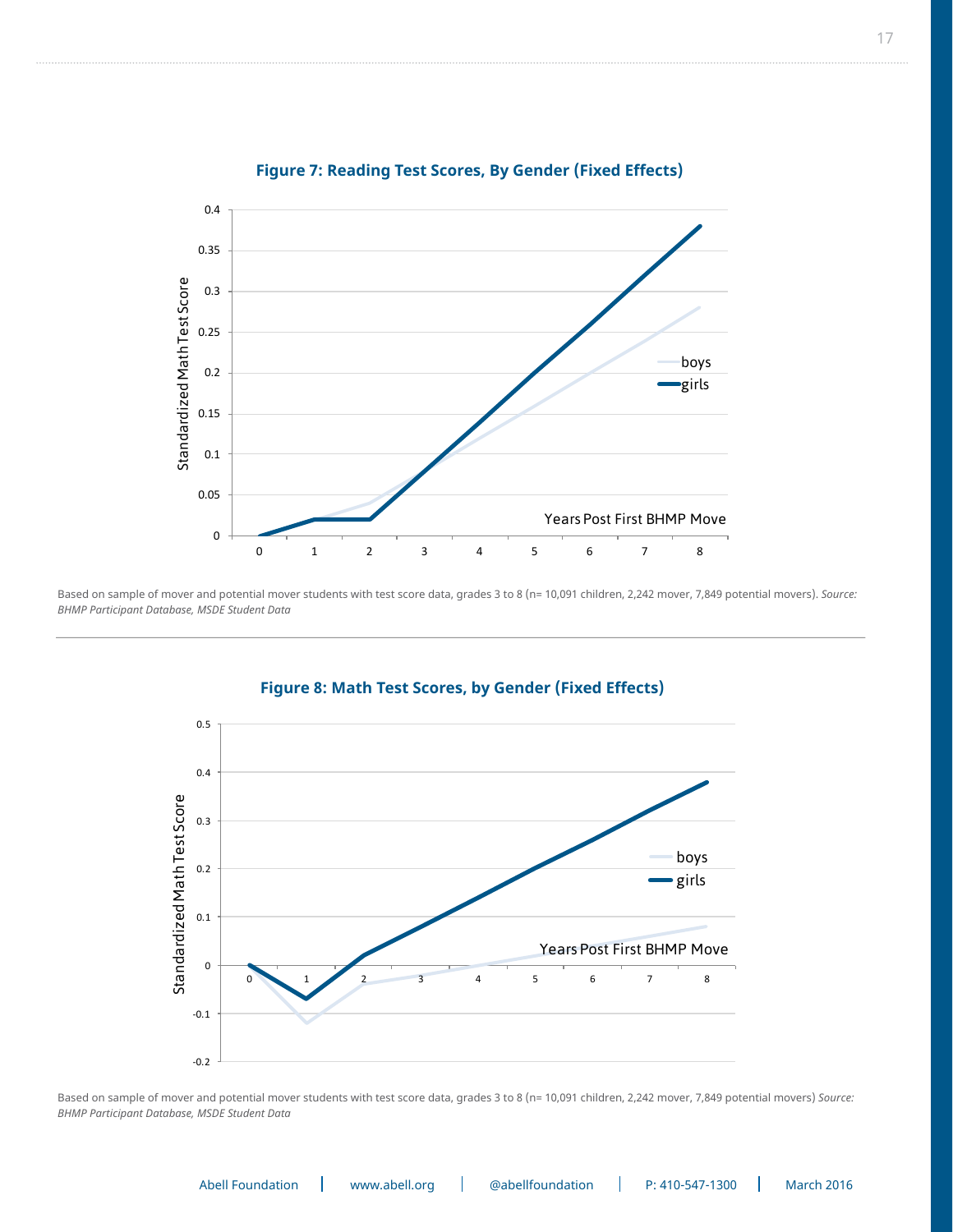#### **FUTURE RESEARCH**

The findings in this report are just the tip of the iceberg. The Baltimore Housing Mobility Program and researchers from Johns Hopkins University have partnered to examine all aspects of this powerful intervention:

#### **Neighborhoods and School Transitions Study**

We are currently analyzing 199 in-depth interviews with parents, and children between the ages of 9-18, that were conducted between 2012 and 2015. This study examines the experiences of these participant families (and a comparison group of those who did not participate) to understand how families adjust to different neighborhood and school contexts after moving. Our goal is to understand not just whether the program benefits poor families, but to explore how it does so. For example, what is it about the new school, neighborhood,

and social environments that lead to the positive test score changes identified in this report?

#### **Asthma and Health Study (Primary Investigators: Elizabeth Matsui and Craig Pollack)**

Asthma continues to be a major public health problem among low-income minority children living in urban neighborhoods. This newly launched study at the School of Medicine will examine how improvements in housing and neighborhood quality that come as a result of the BHMP affect asthma outcomes among children ages 5-17 in participant families. This study has the potential to have significant implications for the role of housing policy as a tool to address asthma and child health outcomes.

overall sample, but diverge sharply from the small sample of children who remained in the suburban schools. We estimate that younger children whose parents received a BMHP voucher and who relocated to a suburban school would improve their MSA percentile ranking by eight percentage points in math and sixteen in reading by the end of their academic trajectory (eight years after voucher receipt). This can be compared to gains of just three percentage points for students who did not change schools.41 In other words, attending a county school provides students with benefits that lead to improvements in their academic outcomes above and beyond how they would have performed in the absence of this school change.

#### **Policy Implications**

Our analysis of the earliest years of the Baltimore Housing Mobility Program provides insights for the continuing implementation of the BHMP and for the design and implementation of the larger Housing Choice Voucher program, which serves over two million households each year. Several key

elements of the BHMP help provide families with access to higher quality neighborhoods and schools, and help them stay there in the long run. The Baltimore Regional Housing Partnership administers the program regionally, which allows families to use their voucher across six counties and school districts in the metropolitan area. The program also uses higher rent payment standards in more affluent neighborhoods that have more expensive rental housing and better schools, making these neighborhoods affordable for BHMP participants. Additionally, the program conducts significant landlord outreach, building relationships with landlords across the metropolitan region and informing them about the program, to build relationships that facilitate residential options in more affluent neighborhoods for program participants. For families, the BHMP incorporates extensive one-on-one counseling and group workshops that provide them with information about neighborhood and school options, resources to find available rental housing, interacting with landlords, and assistance with the process of renting a unit. Importantly, these services continue for two years after the initial move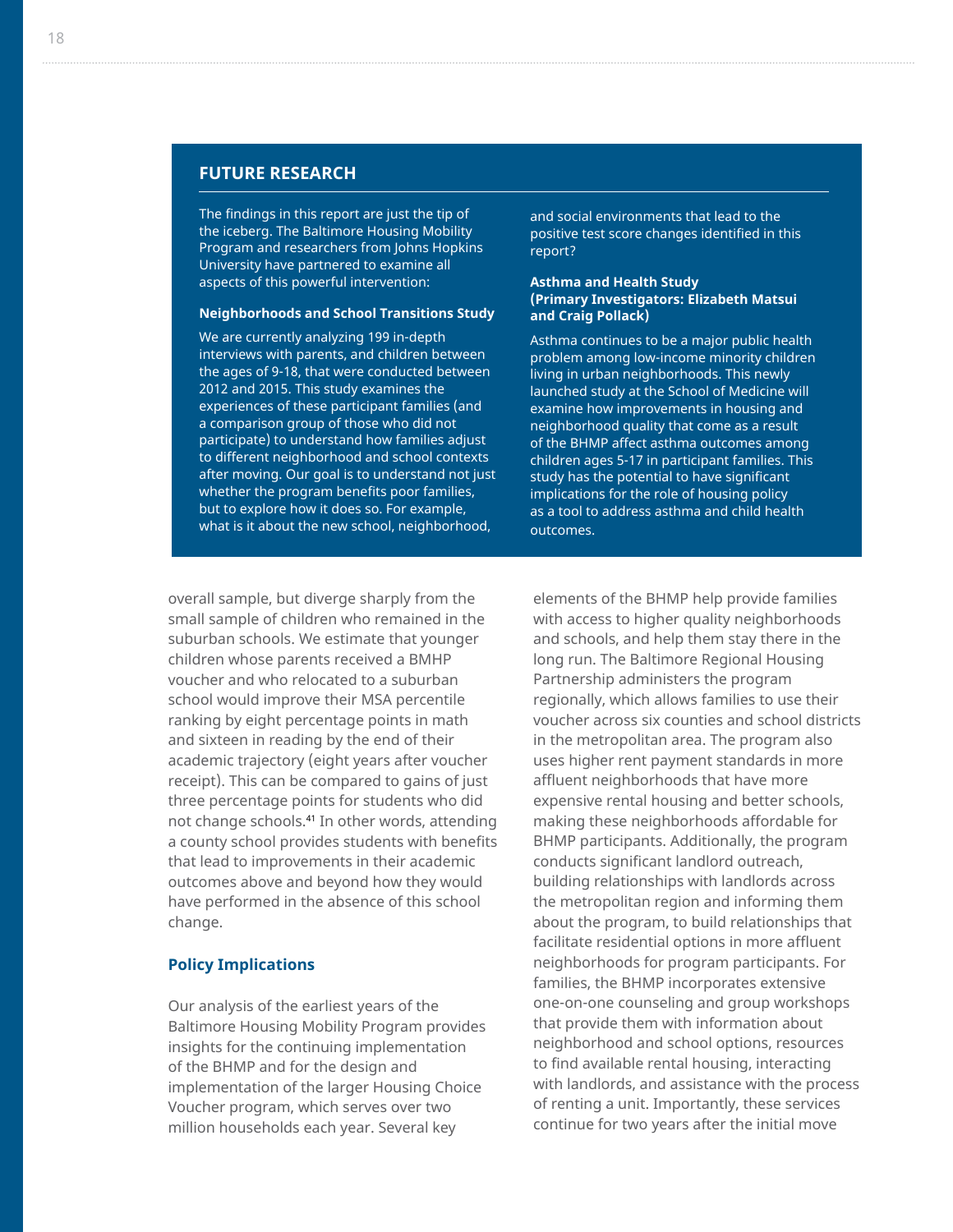### The improvements we observe in students' scores likely reflect additional improvements in other academic, social, and noncognitive processes, which may support test score performance and may yield long-term educational and developmental benefits.

and then as needed with each subsequent move while in the program.

In addition to the program design elements of broader administrative boundaries and higher subsidy limits, the HCV program should expand the provision of information about school options available to voucher recipients. By helping parents understand the benefits of higher performing schools for their children, and providing information about neighborhoods where families can access these higher performing schools, HCV administrators can encourage families to examine their educational options and include school quality as a factor in their residential choices when moving with the voucher.42 Outreach to landlords with properties in higher performing school districts and the inclusion of these properties on lists of available rental units provided to families in the HCV program would help facilitate moves to higher opportunity neighborhoods and schools.

We find that moving with the BHMP leads to improvement in children's academic achievement. However, these improvements do not appear immediately after moving — rather, students begin to improve after two years, and learning gains continue the longer they remain in high-quality schools. This finding implies that youth who move at an earlier age, even before they begin school, may experience the greatest impact because moving at a young age extends the number of years these students can attend higher quality schools. Our findings show that the program does still benefit older children, but the increasing benefits over time imply that more time in higher performing schools will yield greater benefits. The BHMP now encourages families with young children to participate in the program and works to help these families move

to opportunity neighborhoods with higher quality schools before their children even begin school. For older children who have begun school already, the BHMP encourages families to remain in low-poverty neighborhoods over time — we see the provision of post-placement and second move counseling as critical during these times. The incorporation of second move counseling into the HCV program may also help encourage families to remain in, or choose, neighborhoods with high-quality schools, which will only increase the potential for students' academic gains.

The longer families remain in low-poverty and racially integrated neighborhoods with higher performing schools, the greater the opportunity for children to benefit. Although students in the BHMP remain, on average, in higher performing schools than those they attended before moving, over time a few families move back to the city, leading to a decline in the quality of the schools children attend for those who have not yet graduated. This slow change over time indicates the need for sustained counseling services to help families remain in high-performing schools in low-poverty and racially diverse neighborhoods over time.

Finally, our findings indicate that counseling for parents should also include information about the process of transferring schools and advice about how to communicate with children's new schools after moving. Parents need to be aware that children will face an adjustment period, and have as much information as possible about how to support their child through this transition. These supports may mitigate some of the post-move disruption in children's learning.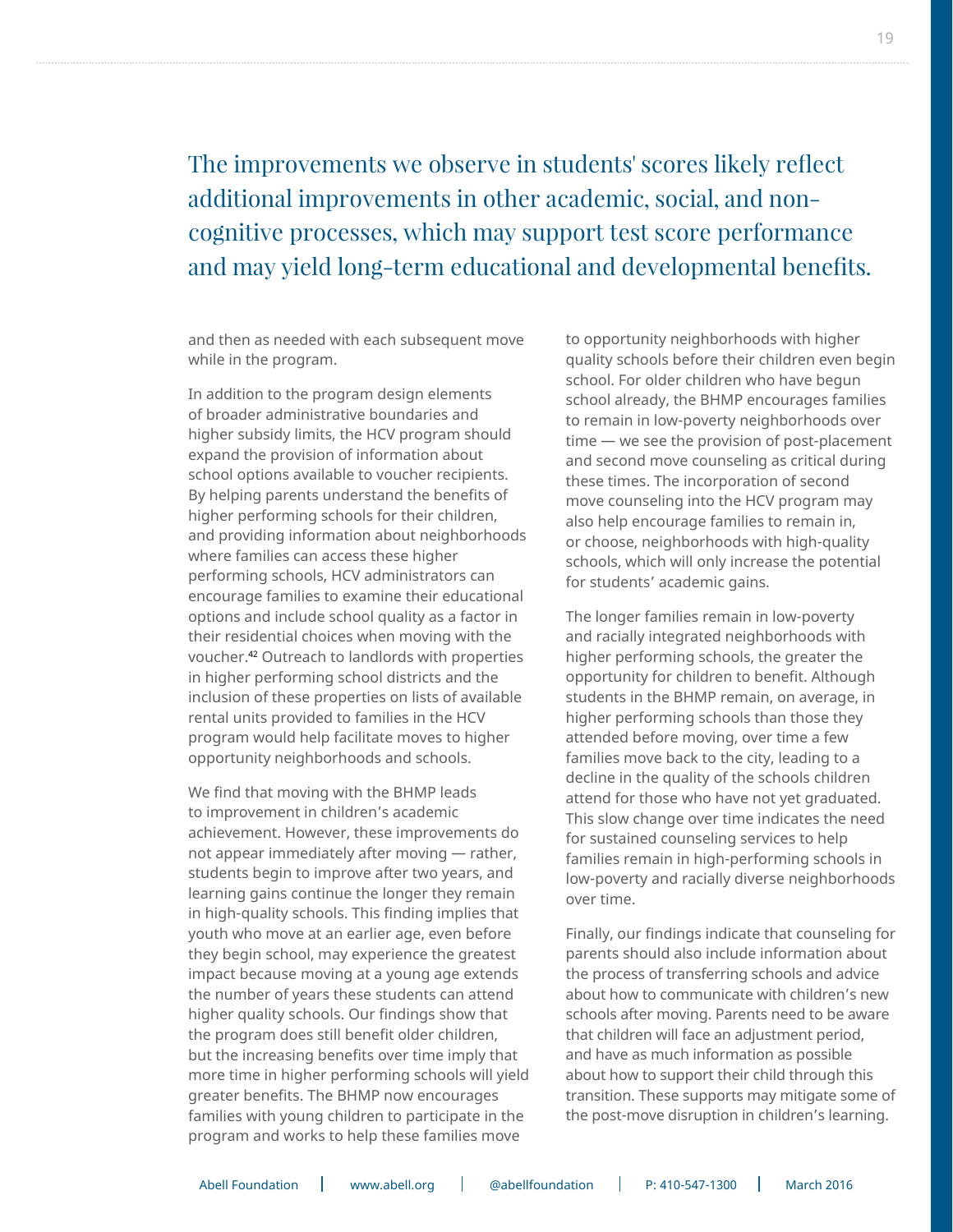#### **Conclusion**

The BHMP assists families with residential moves to lower poverty and more racially diverse neighborhoods with higher performing schools. Above and beyond the dramatic changes in families' social context and children's schools, our analyses indicate that these changes also improved children's academic performance over time. In other words, without any explicit educational intervention as part of the program, the BHMP shows dividends in students' learning. Students whose families moved with a BHMP voucher experienced an initial expected disruption when they first changed schools but recovered quickly and showed significant improvement in the long term. It is important to note that the findings we present here on test scores are but one measure of the potential effect of the BHMP on children's learning. The improvements we observe in students' scores likely reflect additional improvements in other academic, social, and non-cognitive processes, which support test score performance and may yield long-term educational and developmental benefits. Recent findings from the MTO study show long-term gains in college attendance and earnings for children who moved to lowpoverty neighborhoods.43 Our findings suggest that over time BHMP youth might demonstrate gains equal to, if not greater than those observed in this recent MTO research, given that the improvements in neighborhoods and school quality children experience through the BHMP are significantly larger than those that occurred for MTO.

#### **ABOUT THE AUTHORS:**

Stefanie DeLuca is an Associate Professor at the Johns Hopkins University. Her research uses sociological perspectives to inform education and housing policy, and she has written extensively on the long-term effects of programs to help public housing residents relocate to safer neighborhoods and better schools through housing vouchers. Anna Rhodes is a doctoral student in Sociology at Johns Hopkins, and her work explores the intersection of families' school and residential choices, with a focus on how these decisions affect children's educational opportunities and outcomes. Philip M.E. Garboden is a doctoral student in Sociology and Applied Math at Johns Hopkins University and focuses on the ways housing policies intersect with the decisions of private landlords, developers, and tenants to impact low-income communities.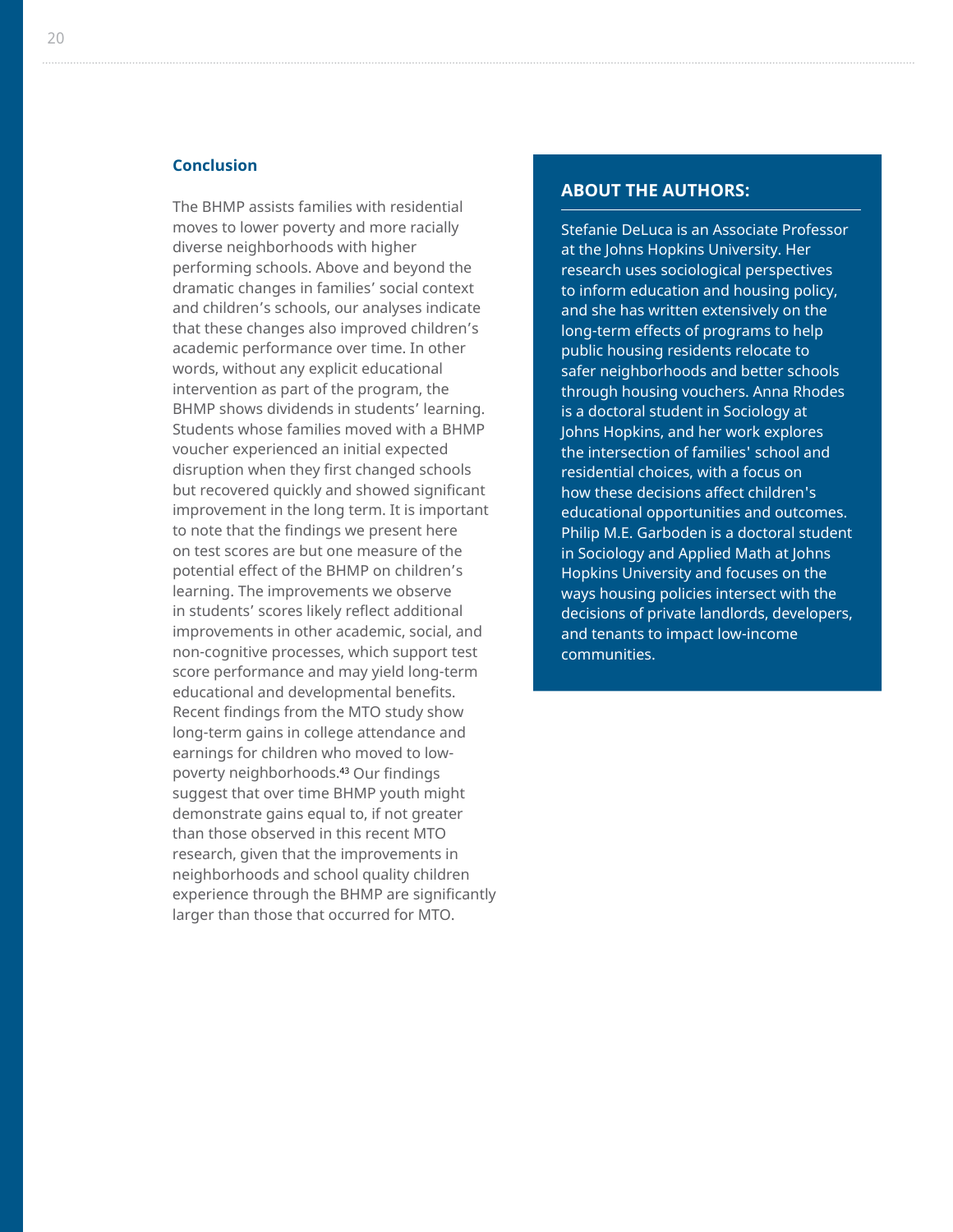#### **Appendix: Data**

Data for this study comes from two administrative sources. First, data on each family's BHMP participation, residential history, household income and demographics comes from the program's administrative database.44 Second, data on each child's school attendance and standardized achievement test scores on the Maryland State Assessment from 2003 to 2011 comes from the Maryland State Department of Education Student Database. These datasets were merged with the Decennial Census, the American Community Survey, and National Center for Education Statistics' Common Core of Data, all of which provided additional covariates related to school and neighborhood context before and after program participation.

The project was the first of its kind in Maryland to merge education data from MSDE with administrative data from a program such as the BHMP. We are extremely grateful for the assistance of the staff at MSDE, Baltimore Metropolitan Quadel, Baltimore Regional Housing Partnership, and the Baltimore Regional Housing Campaign, who took time out of doing their hard work to help our research team collect and understand the data.

#### **Endnotes**

1 Strict enforcement of residency requirements in suburban school systems have also limited access to higher quality schools.

2 As will be explained in the paper, almost one-quarter of the students who moved neighborhoods with their families remained in City Schools.

3 Kneebone, E., Carey Nadeau, and Alan Berube. 2011*. The Re-Emergence of Concentrated Poverty: Metropolitan Trends in the 2000s*. Metropolitan Policy Program at Brookings: Washington, DC.

Jargowsky, Paul. 2013. *Concentration of Poverty in the New Millennium: Changes in the Prevalence, Composition, and Location of High-Poverty Neighborhoods.* The Century Foundation and Rutgers CURE.

4 Logan, John R. 2013. "The Persistence of Segregation in the 21st Century Metropolis." *City & Community* 12(2):160–68.

Orfield, Gary and Chungmei Lee. 2006. Racial Transformation and Changing Nature of Segregation. Cambridge, MA: Civil Rights Project at Harvard University.

Sampson, Robert J. 2011. *Great American City: Chicago and the Enduring Neighborhood Effect*. Chicago London: The University of Chicago Press.

Wilson, William Julius. 1987. *The Truly Disadvantaged: The Inner City, the Underclass, and Public Policy*. University of Chicago Press.

5 Chetty, Raj, Nathaniel Hendren, and Lawrence F. Katz. 2015. *The Effects of Exposure to Better Neighborhoods on Children: New Evidence from the Moving to Opportunity Experiment*. No. w21156. National Bureau of Economic Research.

6 Sharkey, Patrick. 2013. *Stuck in place: Urban neighborhoods and the end of progress toward racial equality*. University of Chicago Press.

7 Sharkey, Patrick. 2013. *Stuck in place: Urban neighborhoods and the end of progress toward racial equality*. University of Chicago Press.

8 Reardon, Sean F., and John T. Yun. 2001. "Suburban racial change and suburban school segregation, 1987-95." *Sociology of Education,* 74(2): 79-101.

Rivkin, Steven G. 1994. "Residential segregation and school integration." *Sociology of Education* 67(4): 279-292.

Clotfelter, CT. 1999. Public school segregation in metropolitan areas. *Land Economics,* 75(4): 487-504.

9 Maryland State Department of Education. (2014). Free and Reduced Price Meal Data. Website: [www.](http://www.marylandpublicschools.org) [marylandpublicschools.org](http://www.marylandpublicschools.org).

10 Holme, Jennifer J. 2002. "Buying Homes, Buying Schools: School Choice and the Social Construction of School Quality. *Harvard Educational Review* 72(2):177-206.

Lareau, Annette. 2014. "Schools, Housing, and the Reproduction of Inequality" Pp. 169-206 in *Choosing Homes, Choosing Schools*, edited by A. Lareau and K. Goyette. New York: Russell Sage.

11 Rhodes, Anna and Stefanie DeLuca. 2014. "Residential Mobility and School Choice Among Poor Families." Chapter 5 in *Choosing Homes, Choosing Schools*, Annette Lareau and Kim Goyette, (Eds.), Pp. 137-166. Russell Sage Foundation: New York.

12 Hogan, Dennis P., Ling-Xin Hao, and William L. Parish. 1990. "Race, kin networks, and assistance to mother-headed families." *Social Forces,* 68(3): 797-812.

Yinger, John. 1997. "Cash in your face: The cost of racial and ethnic discrimination in housing." *Journal of Urban Economics,* 42(3): 339-365.

13 South, Scott J., and Kyle D. Crowder. 1997. "Escaping Distressed Neighborhoods: Individual, Community, and Metropolitan Influences." *The American Journal of Sociology*  102 (4):1040- 1084.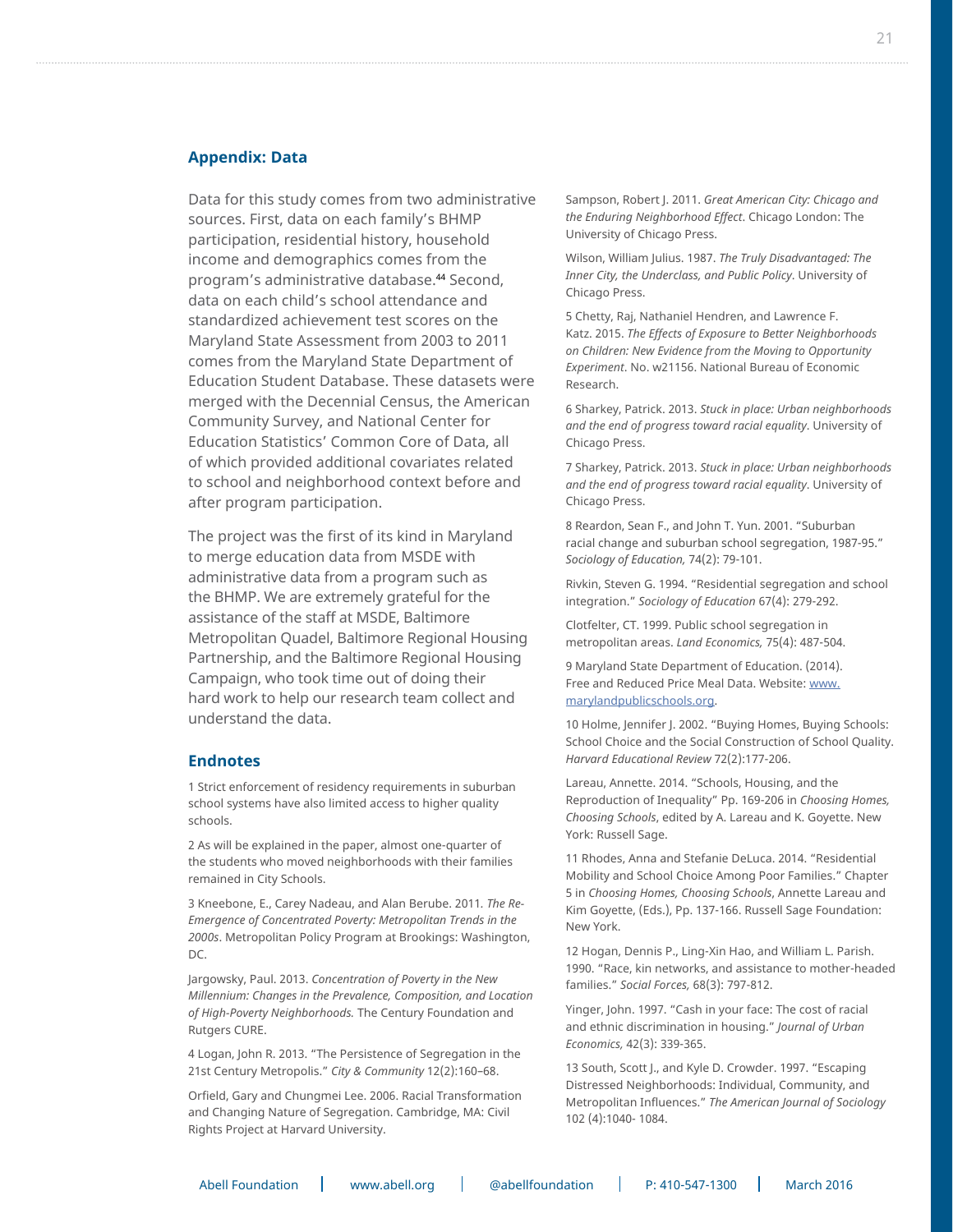Quillian, Lincoln. 2003. "How Long are Exposures to Poor Neighborhoods? The Long-Term Dynamics of Entry and Exit from Poor Neighborhoods" *Population Research and Policy Review* 22: 221-249.

Quillian, Lincoln. 2002. "Why is Black-White Residential Segregation So Persistent? Evidence on Three Theories from Migration Data." *Social Science Research* 31 (2): 197- 229.

14 Sharkey, Patrick. 2013. *Stuck in place: Urban neighborhoods and the end of progress toward racial equality*. University of Chicago Press.

DeLuca, Stefanie, Philip ME Garboden, and Peter Rosenblatt. 2013. "Segregating Shelter How Housing Policies Shape the Residential Locations of Low-Income Minority Families." *The ANNALS of the American Academy of Political and Social Science*, *647*(1), 268-299.

McClure, Kirk. 2008. "Deconcentrating poverty with housing programs." *Journal of the American Planning Association,* 74(1): 90-99.

McClure, Kirk, and Bonnie Johnson. 2014."Housing Programs Fail to Deliver on Neighborhood Quality, Reexamined." *Housing Policy Debate,* 25(3): 1-34.

Metzger, Molly W. 2014. "The reconcentration of poverty: Patterns of housing voucher use, 2000 to 2008." *Housing Policy Debate,* 24(3): 544-567.

15 Traditional vouchers are restricted to the boundaries of a single jurisdiction unless the voucher is ported to a new jurisdiction. Through this process the management responsibilities for the voucher are transferred to the public housing authority in the new jurisdiction – a process with significant bureaucratic barriers and built in disincentives that limit the frequency of its use (DeLuca, Garboden, and Rosenblatt 2013).

16 DeLuca, Stefanie, Philip ME Garboden, and Peter Rosenblatt. 2013. "Segregating Shelter How Housing Policies Shape the Residential Locations of Low-Income Minority Families." *The ANNALS of the American Academy of Political and Social Science*, *647*(1), 268-299.

17 DeLuca, Stefanie, Philip ME Garboden, and Peter Rosenblatt. 2013. "Segregating Shelter How Housing Policies Shape the Residential Locations of Low-Income Minority Families." *The ANNALS of the American Academy of Political and Social Science*, *647*(1), 268-299.

McClure, Kirk. 2008. "Deconcentrating poverty with housing programs." *Journal of the American Planning Association,* 74(1): 90-99.

McClure, Kirk, and Bonnie Johnson. 2014."Housing Programs Fail to Deliver on Neighborhood Quality, Reexamined." *Housing Policy Debate,* 25(3): 1-34.

Metzger, Molly W. 2014. "The reconcentration of poverty: Patterns of housing voucher use, 2000 to 2008." *Housing Policy Debate,* 24(3): 544-567.

18 Kaufman, Julie and James Rosenbaum. 1992. "The Education and Employment of Low-Income Black Youth in White Suburbs." *Educational Evaluation and Policy Analysis* 14 (3):229-240.

19 Rosenbaum, James E., Marilyn J. Kulieke, and Leonard S. Rubinowitz. 1998. "White suburban schools' responses to low-income Black children: Sources of successes and problems." *The Urban Review* 20(1): 28-41.

20 However, compared to Gautreaux, students in the MTO program did not attend significantly better schools after moving than those they attended before the program.

Sanbonmatsu, Lisa, et al. 2006. "Neighborhoods and Academic Achievement: Results from the Moving to Opportunity Experiment." *The Journal of Human Resources,*  41(4):649.

21 Burdick-Will, Julia, Jens Ludwig, Stephen W. Raudenbush, Robert J. Sampson, Lisa Sanbonmatsu, and Patrick Sharkey. 2011. "Converging Evidence for Neighborhood Effects on Children's Test Score: An Experimental, Quasi-experimental, and Observational Comparison." *Whither Opportunity? Rising Inequality, Schools, and Children's Life Chances*, edited by G.J. Duncan, R.J. Murnane. New York: Russell Sage.

22 Chetty, Raj, Nathaniel Hendren and Lawrence F. Katz. 2015. "The Effects of Exposure to Better Neighborhoods on Children: New Evidence from the Moving to Opportunity Experiment. The National Bureau of Economic Research.

23 <http://www.naacpldf.org/case-issue/thompson-v-hud>

24 The final case settlement in November of 2012 included the provision of an additional 2,400 vouchers and additional funding to support mobility counseling for new and current voucher holders.

25 With the final settlement these criteria were broadened to include other families living in segregated neighborhood of Baltimore City with African American populations of 75 percent or higher.

26 In July 2015, the BHMP changed its opportunity definition to a composite designation based on the Maryland Department of Housing and Community Development (DHCD) Opportunity Index; the Opportunity Mapping Advisory Panel (OMAP) opportunity index; and supplemented by HUD Picture of Subsidized Households data, Maryland school performance data (MSA test scores), ACS data, and BHMP administrative data.

27 After the final settlement this requirement was changed to two years.

28 For example, of the students who moved with the BHMP in the month of February, 67 percent were still enrolled in City Schools at the end of the year.

29 The BHMP incentivizes families to move during the summer by reducing the amount the household must contribute toward the security deposit if they move during the summer.